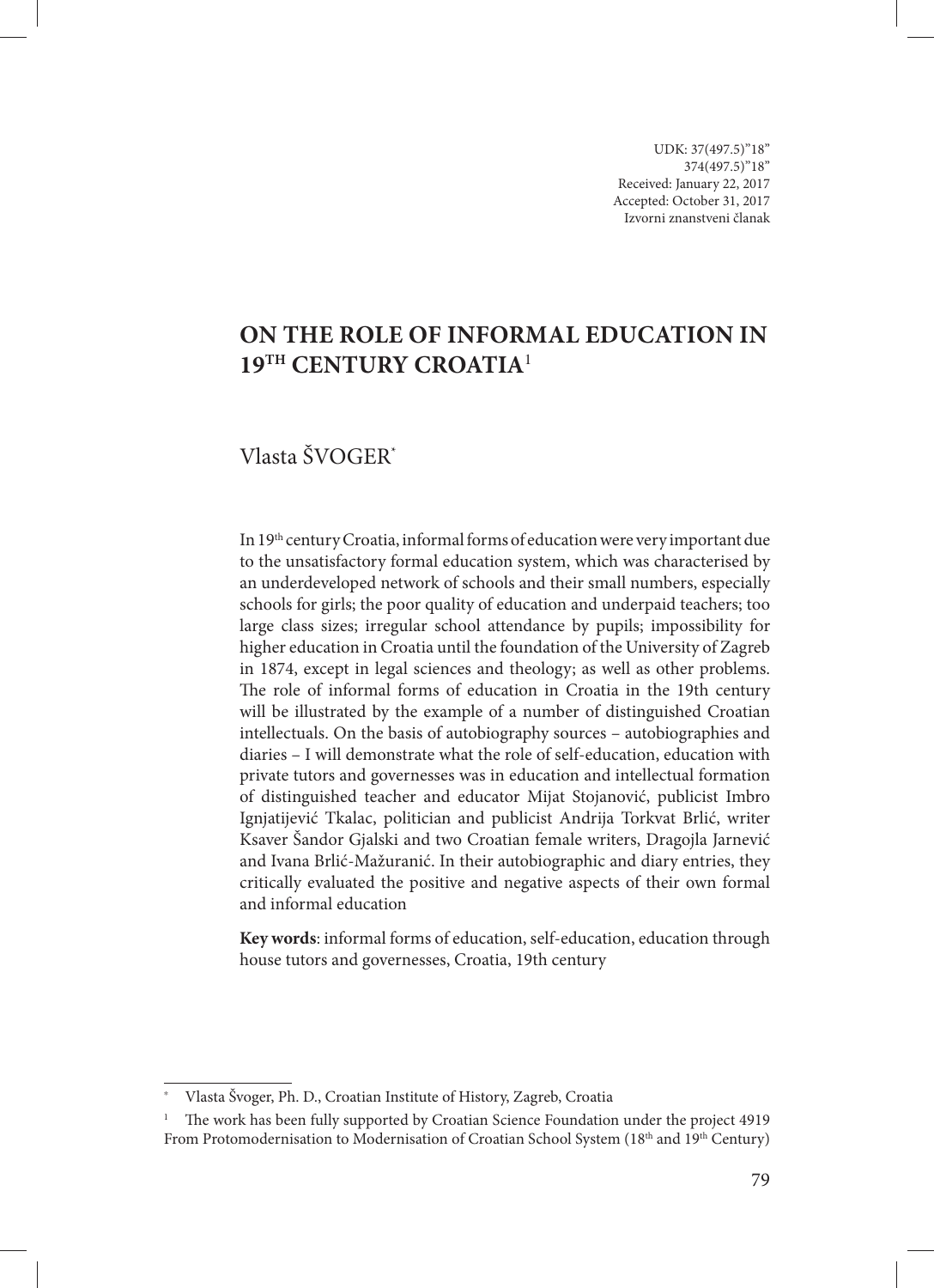# **1. The State of Croatia's Education System in the 19th Century**

A reform of the education system was implemented as part of complex reform efforts that established the system of enlightened absolutism in the Habsburg Monarchy in the 1770s, during the reign of Maria Theresa. Since that time, it was the State that set out guidelines for the development and supervision of the education system at all levels. Influenced by the ideas of the Enlightenment, the education system was perceived as the prime catalyst of progress, and consequently the process of forming literate and loyal subjects who would be able to understand reforms aimed at strengthening the State became one of the State's priorities. All children, regardless of their social status, religious, gender or ethnic affiliation, were given the right and duty to elementary education. Measures were prescribed against parents who failed to send their children to school, mandatory textbooks were introduced, the number of classes, teaching methods for testing pupils' knowledge, as well as the supervision and funding of schools by local political administration were defined. A pyramidal structure of school administration was established.<sup>2</sup> There were several secondary schools (gymnasiums) in Croatia in the first half of the 19<sup>th</sup> century. Higher education could be received at the Royal Academy in Zagreb, where philosophy, law and theology were taught (without the right to confer doctor's degrees) and at the Philosophical Lyceum in Zadar and Dubrovnik. In Dalmatia, theological education could be received at the Catholic Seminary of the Archdiocese of Zadar as well as at the Orthodox Seminary in the same city. At the culmination of the 1848 revolutionary turmoil in the Habsburg Monarchy, efforts intensified on the reform of secondary and higher education. As a result of these deliberations and following the Prussian model, the *Entwurf der Grundzüge des öffentlichen Unterrichtswesens in Österreich* [Draft of the Main Features of the Public Education System in Austria] was written as a basis for the modernisation of secondary schools (gymnasiums and Realschulen) and universities that ensued in the Monarchy. This modernisation was implemented in Croatia as well starting from the early 1850s. Adapting the mentioned *Entwurf* to circumstances in Croatia and giving Croatia's education system a national touch, the Section for Education of the Ban's Council (Croatian *Bansko vijeće*, which was then the *de facto* independent Croatian Government) drafted *Osnova temeljnih pravilah javnoga obučavanja za Hèrvatsku i Slavoniu* [The Essentials of the Basic Rules for Public Education for Croatia and Slavonia] in 1849 as a bill to be debated by the Croatian Sabor (Parliament). However, the *Osnova* did not become a basis for further development of the Croatian education system, because the parliamentary session that was delayed in 1848 did not take place. In the new circumstances of stronger anti-revolutionary

<sup>2</sup> Ivana Horbec, Vlasta Švoger, "Školstvo kao politicum: Opći školski red iz 1774.," *Anali za povijest odgoja* 9 (2010), 5-47; Antun Cuvaj, ed. *Građa za povijest školstva kraljevinâ Hrvatske i Slavonije od najstarijih vremena do danas* (hereinafter: *Građa za povijest školstva*), I., (Zagreb: Kr. hrv.-slav.-dalm. zem. vlada,1910) 365-444.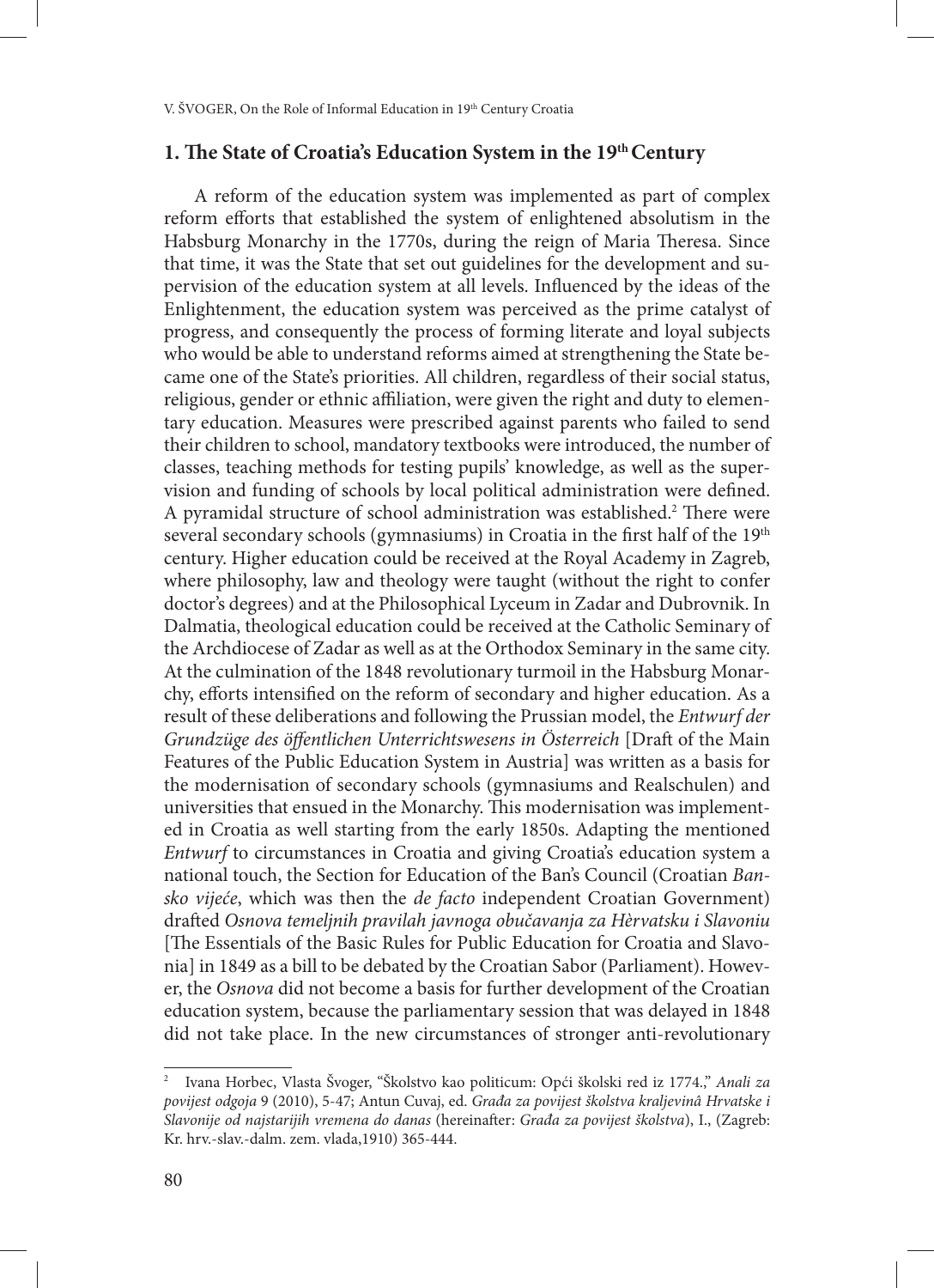and centralist oriented forces after the breakdown of the 1848 revolution and subsequently of the introduction of the absolutistic system in the Habsburg Monarchy, the *Osnova* was not confirmed by the ruler and therefore could not be implemented.3 Modern secondary schools (gymnasiums) in Croatia became nurseries for an educated elite and preparatory schools for studies at Zagreb's Royal Academy, which became a modern university in 1874, or at some other faculty in the Habsburg Monarchy or abroad.<sup>4</sup>

Croatian teachers, especially those who taught in different types of elementary schools, were poorly educated, and since 1849 when the first school for teachers was founded in Zagreb, qualifications for teachers were acquired at teachers' courses (or by passing the teacher's examination) at regular schools located in the centres of provinces.<sup>5</sup> In addition to poor education, another major problem was the meagre financial status of teachers, who, for this reason, were forced to perform the service of notaries as well as organists and sacristans at churches.<sup>6</sup> An additional problem was the excess of pupils in one classroom, inadequate school buildings and school equipment, a shortage of teaching material and appropriate textbooks. Nevertheless, the greatest problem of the Croatian education system in the first half of the 19<sup>th</sup> century was the small number of schools and pupils. As illustration, in the school year 1837/1838 in Civil Croatia, there were just one hundred schools attended by approximately 5,370 male and female pupils.<sup>7</sup> Through interventions from higher instances,

<sup>3</sup> Cf Vlasta Švoger, "O temeljima modernoga školstva u Habsburškoj Monarhiji i Hrvatskoj," *Povijesni prilozi* 30 (2012) no. 42: 309-328; Ivana Horbec, Vlasta Švoger, "Početak modernoga srednjeg školstva u Habsburškoj Monarhiji: Nastavni plan za gimnazije (1849.)," *Anali za povijest odgoja* 10 (2011) 7-15.; "Nacrt ustroja gimnazija i realnih škola u Austriji. Beč: Ministarstvo bogoštovlja i nastave, Tiskano u carsko-kraljevskoj Dvorskoj i državnoj tiskari, 1849." (translated from German by Vlasta Švoger), *Anali za povijest odgoja* 10 (2011) 119-182; Vlasta Švoger, Ivana Horbec, "Nacrt temeljnih načela javne nastave u Austriji (1848.) – osnova modernizacije školstva u Habsburškoj Monarhiji," *Anali za povijest odgoja* 12 (2013) 7-39.

<sup>4</sup> For the organisation of modern high and higher education in Croatia in the period of neoabsolutism cf Mirjana Gross, *Počeci moderne Hrvatske. Neoapsolutizam u Civilnoj Hrvatskoj i Slavoniji 1850-1860. godine* (Zagreb: Globus – Centar za povijesne znanosti Sveučilišta u Zagrebu, Odjel za hrvatsku povijest, 1985) 304-324 and Jaroslav Šidak, ed., *Spomenica u povodu proslave 300-godišnjice Sveučilišta u Zagrebu*, I. (Zagreb: Sveučilište u Zagrebu, 1969).

<sup>5</sup> On the Croatian education system in the 19th century cf Jaroslav Šidak, "Jedno stoljeće u razvoju školstva u hrvatskim zemljama (1773-1874)," *Zbornik za historiju školstva i prosvjete* 9 (1975) 37-48; Dinko Župan, "Pučko školstvo u vrijeme banovanja Ivana Mažuranića" (Master's thesis, Filozofski faklutet Sveučilišta u Zagrebu, 2002), 13-43; Mate Zaninović, *Iz prošlosti školstva Dalmacije* (Zagreb: Školske novine, 1978); Krunoslav Tkalac, *Školstvo Slavonije u 18. i 19. stoljeću* (Županja: self-published, 1973).

<sup>6</sup> Antun Cuvaj, ed., *Građa za povijest školstva kraljevinâ Hrvatske i Slavonije od najstarijih vremena do danas*, III (Zagreb: Kr. hrv.-slav.-dalm. zem. vlada, 1910), 117, 151, 166; Ljudevit Vukotinović, *Nešto o školah pučkih. Rěč u svoje vrěme* (Zagreb: Franjo Suppan, 1844), 34.

<sup>7</sup> Cuvaj, *Građa za povijest školstva*, III, 15-16; Gross, *Počeci moderne Hrvatske*, 287-288, warned of the great unreliability of statistical data for Croatia for the period before 1855. The problems of the Croatian education system and proposals for their solution were an important topic in the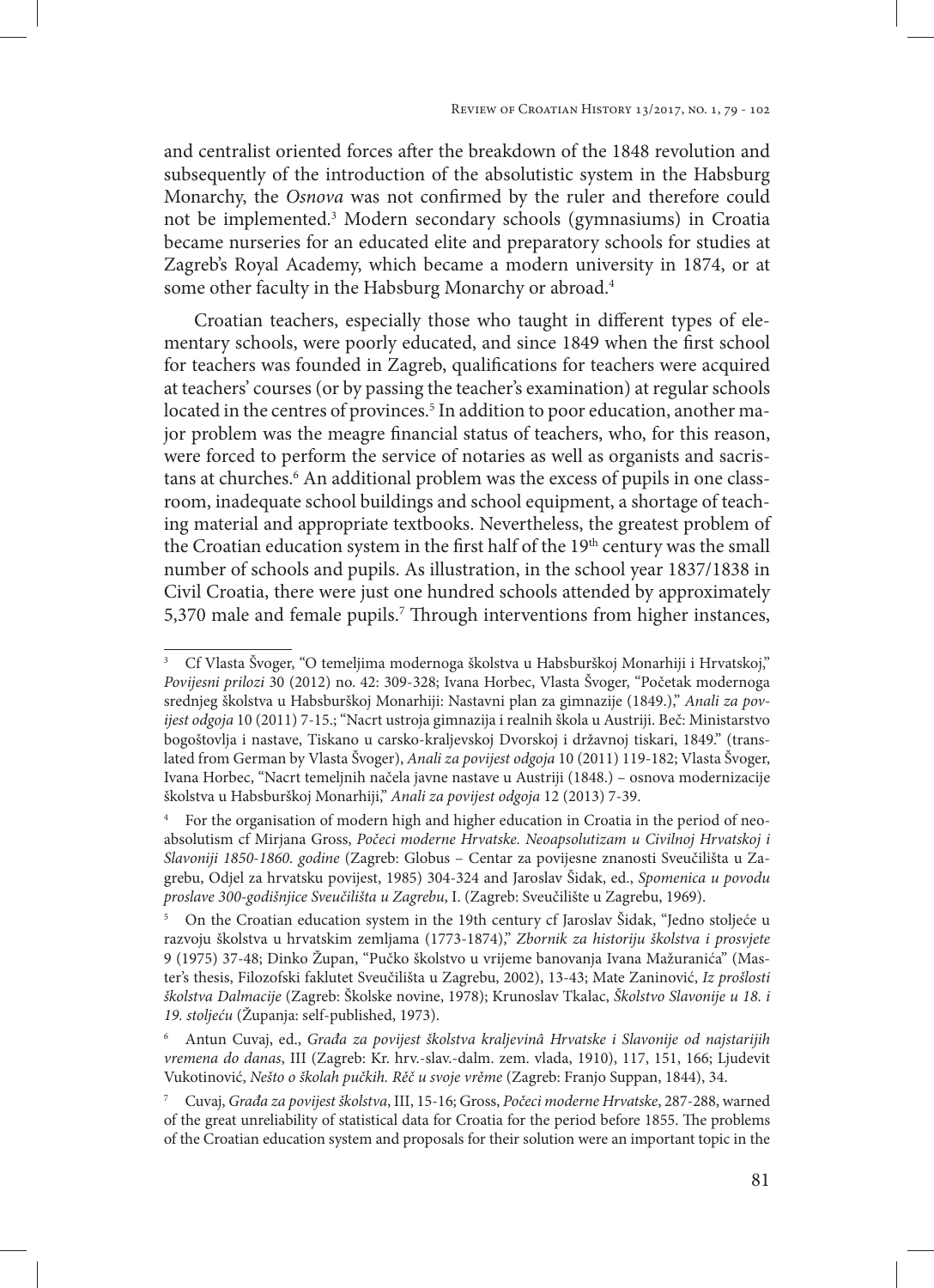as well as through a broader involvement of society in the following decades, the number of schools and pupils increased significantly, and the quality of teaching to some extent as well.8 However, the situation in Croatia's education system in the mid 1870s continued to be unsatisfactory and a text of county school inspector Ivan Filipović, published in the education magazine *Napredak* [Progress], confirms this. The author enumerated the reasons for the poor situation in the Croatian education system: "deficient and irregular school attendance, insufficient supply of prescribed teaching material for the children, inadequate and incomplete teaching aids, a large number of inadequate school buildings and furniture totally unsuitable. In the Zagreb County, barely 30 percent of children eligible for school attend classes; and of these 30 percent barely one third attends school on a regular basis. In a number of schools with 80-100 and more children, I found 15-16; and was told that attendance is good if there are 30. In general, school attendance is so poor that it is a real horror; and all reports by teachers and more conscientious local school boards are completely in vain. Furthermore, children are very irregularly supplied with prescribed books, copybooks and notebooks."9

In such circumstances, informal forms of education – self-education, private instructions by private tutors or governesses in middle, or upper middle class or noble circles - played a major role in 19<sup>th</sup> century Croatia. I will illustrate the role of these forms of education with examples of the intellectual formation of several distinguished members of the Croatian intellectual elite of both sexes: distinguished teacher and educator Mijat Stojanović, publicist Imbro Ignjatijević Tkalac, politician and publicist Andrija Torkvat Brlić, writer Ksaver Šandor Gjalski and two Croatian female writers, Dragojla Jarnević and Ivana Brlić-Mažuranić. The material of autobiographical discourse – autobiographies and diaries – will be used as the principal material for analysing their intellectual formation and spiritual maturation.

# **2. Research Sources**

When researching texts of autobiographical discourse, I proceed from the definition of Philippe Lejeune who uses the relationship established between the author and the reader – which he calls the "autobiographical pact" - as the basis for his deliberations.10 Lejeune defines autobiography as

newspapers at the turn of the 1840s and the 1850s: Vlasta Švoger, *Zagrebačko liberalno novinstvo 1848.-1852. i stvaranje moderne Hrvatske* (Zagreb: Hrvatski institut za povijest, 2007), 407-427.

<sup>8</sup> Antun Cuvaj, ed., *Građa za povijest školstva*, IV (Zagreb: Kr. hrv.-slav.-dalm. zem. vlada, 1910), V (Zagreb: Kr. hrv.-slav.-dalm. zem. vlada, 1910), VI (Zagreb: Kr. hrv.-slav.-dalm. zem. vlada, 1911); Gross, *Počeci moderne Hrvatske*, 275-324.

<sup>9</sup> "Na obranu pučkog učiteljstva," *Napredak* (Zagreb) no. 12, 20 April 1876, 178.

<sup>&</sup>lt;sup>10</sup> Due to the unilateral and informal nature of the pact, i.e. some sort of subjective guarantee of credibility of the matter presented by the author, Filip Hameršak considers "autobiographi-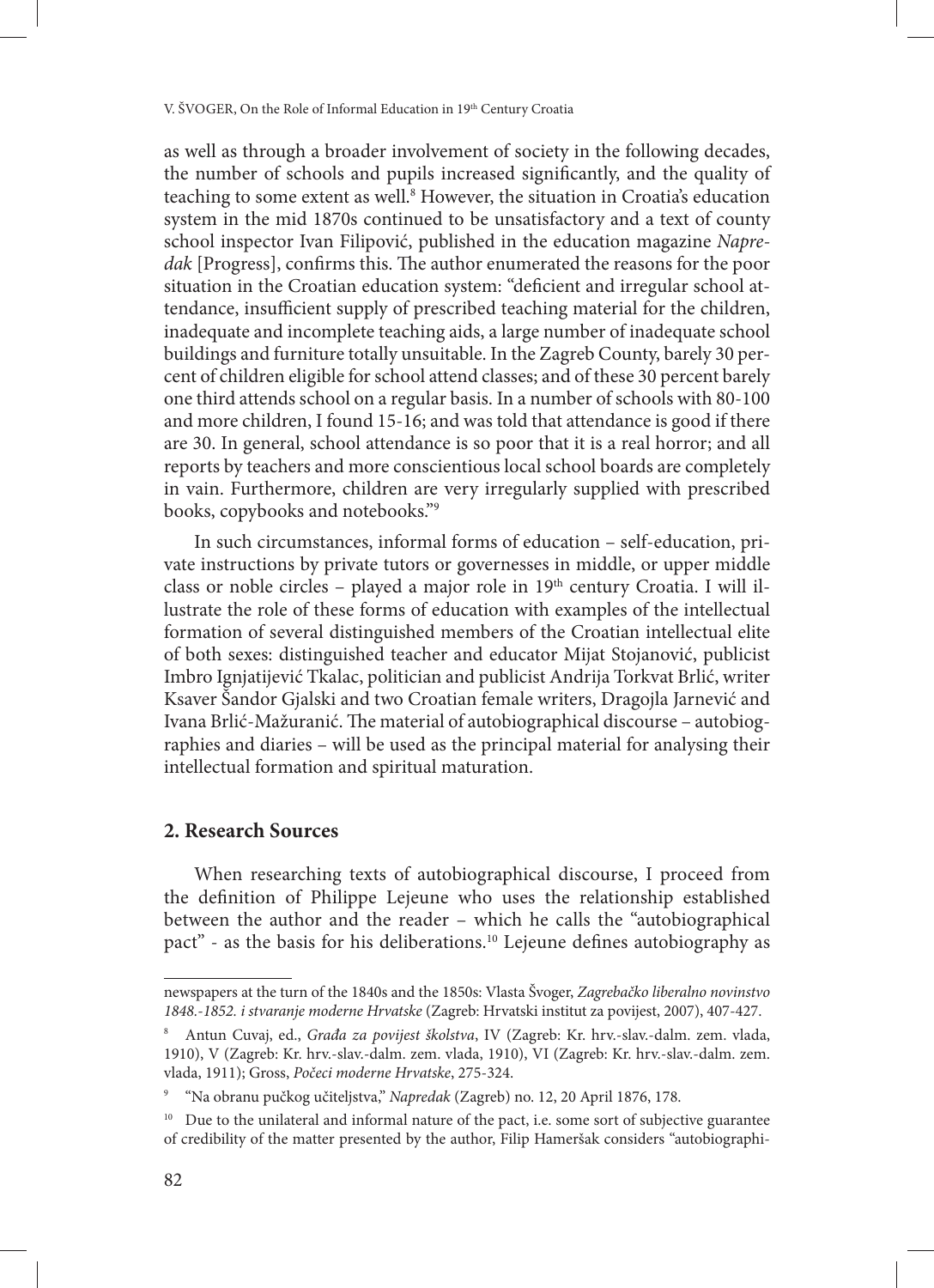a "retrospective prose narrative written by a real person concerning his own existence, where the focus is his individual life, in particular the story of his personality." In Lejeune's view, for a text to be called an autobiography, it should meet the following criteria: a prose narrative; the topic is individual life and the story of one's own personality; the author, narrator and main character must be identical; retrospective perspective in narration. While the criteria of retrospection and description of individual life must be predominantly fulfilled, the criterion of the sameness of the author (who is introduced with his name and surname in the title of the book or manuscript), narrator and main character had to be fulfilled in its entirety.<sup>11</sup> The autobiographical notes that are the subject matter of this research – the reminiscences of Mijat Stojanović, Imbro Ignjatijević Tkalac and Ksaver Šandor Gjalski meet these criteria. These are autobiographical notes originally intended for publication by their authors (although Stojanović's autobiography was published in its entirety as late as 2015, although the author indicated "prepared for print" on his manuscript). While Stojanović's and Tkalac's autobiographies evolved as a result of the authors' own inner urge, Gjalski wrote his autobiography at the request of his publisher as an Afterword in one of his books. They write about their own past from a (restricted) perspective of their current image about themselves. Their stories are a result of the reconstruction of the past based on their recollections and a selection of their own experience as a product of social relations, and these are creative processes characteristic for autobiographical discourse.12 In the autobiographies mentioned, narratives are based on facts, and factual and fictional elements intertwine. These autobiographical texts can be classified as a sub-type that Louis A. Renza calls the memoir mode of autobiographical writing.<sup>13</sup> Unlike those already mentioned the autobiography of Ivana Brlić-Mažuranić is much terser and evolved from external encouragement, $14$  as a response to questions in a survey conducted by the editorial board of the

cal oath" to be a more appropriate expression. Filip Hameršak, *Tamna strana Marsa. Hrvatska autobiografija i Prvi svjetski rat* (Zagreb: Naklada Ljevak, 2013), 117.

<sup>&</sup>lt;sup>11</sup> Philippe Lejeune, "The Autobiographical Pact," 4-5, 12, quotation from page 4, accessed on 31 January 2016. http://edocs.uis.edu. Similar definitions are proposed by James M. Cox and Northrop Frye. Cox calls autobiography more factual than fictional "narrative of a person's life written by himself ". James M. Cox, "Autobiography and America," *Virginia Quarterly Review* 47 (1971) 254. Frye emphasises that autobiography is a form of imaginative discourse that transforms empirical facts into artistic ones and is a form of "prose fiction". Northrop Frye, *Anatomy of Criticism* (Princeton: Princeton University Press, 1957), 307-308.

<sup>&</sup>lt;sup>12</sup> Marta Cuesta, "How To Interpret Autobiographies," accessed on 31 January 2016. www.razonypalabra.org.mx

<sup>&</sup>lt;sup>13</sup> Louis A. Renza, "The Veto of the Imagination: A Theory of Autobiography," p. 7, accessed on 31 January 2016. sites.dartmouth.edu/larenza/files/2012/08/Renza-1977-The-Veto-of-the-Imagination-A-Theory-of-Autobiography.pdf The author distinguishes between "confessional" and narcisstic mode of autobiographical writing. *Ibidem*, 7-14.

<sup>&</sup>lt;sup>14</sup> For various external factors that may be encouragement for writing an autobiographical text cf Sidonie Smith, Julia Watson, *Reading Autobiography. A Guide for Interpreting Life Narratives* (Minneapolis: University of Minnesota Press, 2001), 50-56.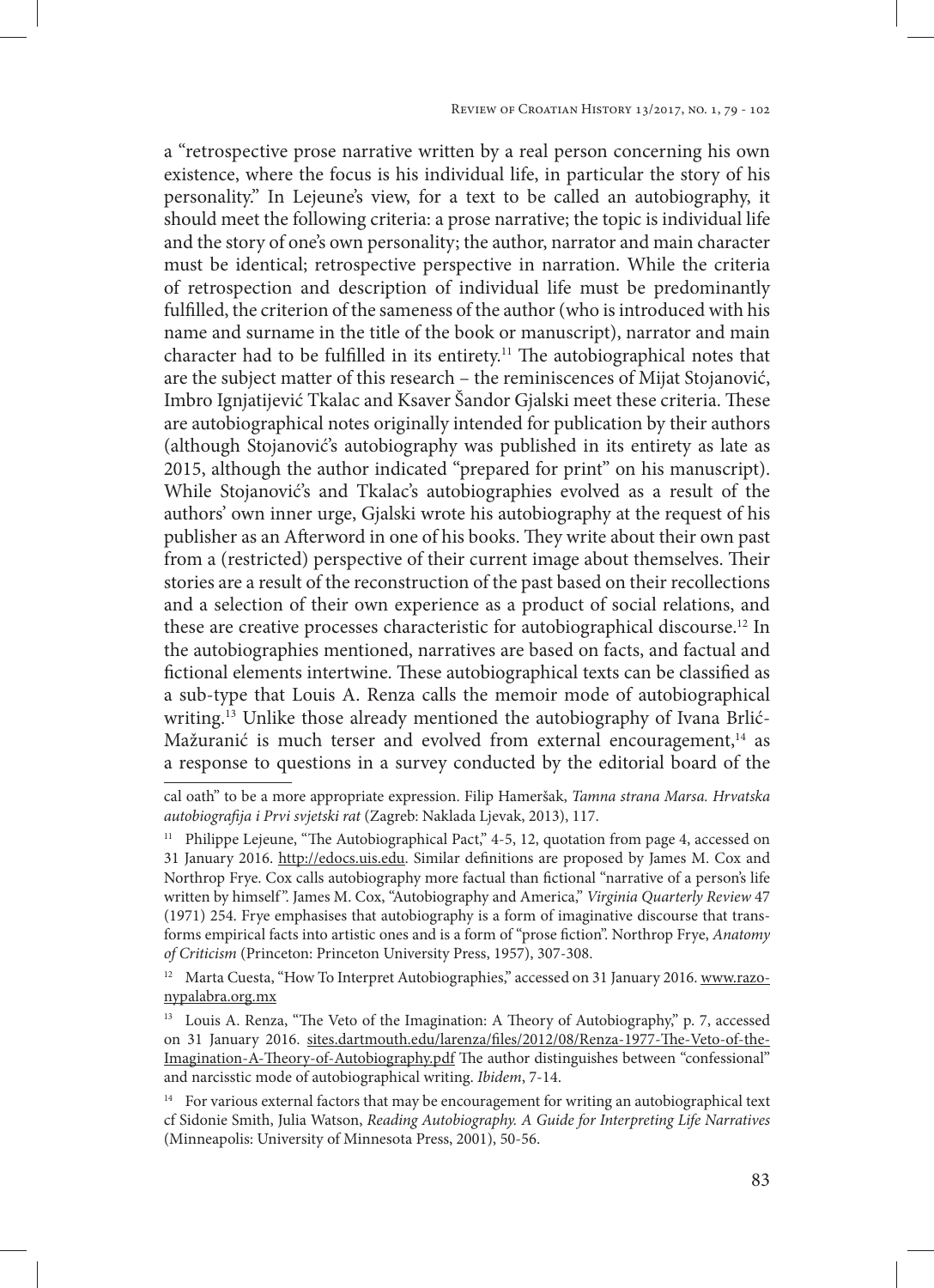biographical lexicon prepared for publication by the Yugoslav Academy of Sciences and Arts in the early 20<sup>th</sup> century.<sup>15</sup> For this reason, this autobiographical text is primarily informative or referential,<sup>16</sup> but it also has the characteristics of a literary work, thanks to the author's self-reflections and very emotional descriptions of her own recollections linked to the visit to her birthplace following long absence.

In addition to the autobiographical texts mentioned, in this research I will use notes from the diaries of Dragojla Jarnević and Andrija Torkvat Brlić. A diary is a form of autobiographical text in which the author describes his activities and reflections, factual (or imagined) events in which he participated. A diary is written more or less regularly with a short time span (e.g. from day to day, or week to week) and is mainly intended for the author's use. Most frequently, a diary is not intended for publication in an unedited form.<sup>17</sup> Jarnević's diary differs significantly from the diary notes of A. T. Brlić. Her text is much more extensive, detailed and informative, the author partly rewrote it subsequently, because she wrote the first part of the diary in German (which she mastered at the time), and much later, when she was more fluent in Croatian, the author translated it herself in Croatian. She intended it for public use after her death, but with a certain time span. To the contrary, Brlić's diary remained a manuscript.<sup>18</sup> It was written with telegraphic brevity and contains a wealth of data on the author's activities, but often without providing the context. These features make it much harder to interpret by today's researchers and a prerequisite for its use is an excellent knowledge of the broader social and political context of the time in which it was created.

Although autobiographies, and even more so diaries, are a form of personal texts, they have a narrative discourse, they are useful and inspiring, more open than the stronger conceptualized and self-protective language of other documents, to a large degree official ones, and these are "the most democratic of historical sources."19 For this very reason, they are suitable for studying informal forms of education in Croatia in the 19<sup>th</sup> century.

<sup>15</sup> Vinko Brešić, ed., *Autobiografije hrvatskih pisaca* (Zagreb: AGM, 1997), 529.

<sup>&</sup>lt;sup>16</sup> Referentiality as one of the characteristics of autobiography as a genre is emphasised by Lejeune, "The Autobiographical Pact," 22 and Hameršak, *Tamna strana Marsa*, 107.

<sup>&</sup>lt;sup>17</sup> Helena Sablić Tomić, "Dnevnik," *Hrvatska književna enciklopedija*, vol. 1 (Zagreb, Leksikografski zavod Miroslav Krleža, 2010), 386-388; "Diary", accessed on 20 June 2016. www.britannica.com/art/diary-literature.

<sup>&</sup>lt;sup>18</sup> The National and University Library, Zagreb, Manuscripts and Old Books Collection, Diary of Andrija Torkvat Brlić (1840-1857), R 4023.

<sup>&</sup>lt;sup>19</sup> Steven Stowe, "Making Sense of Letters and Diaries," [2], accessed on 20 June 2016. http:// historymatters.gmu.edu.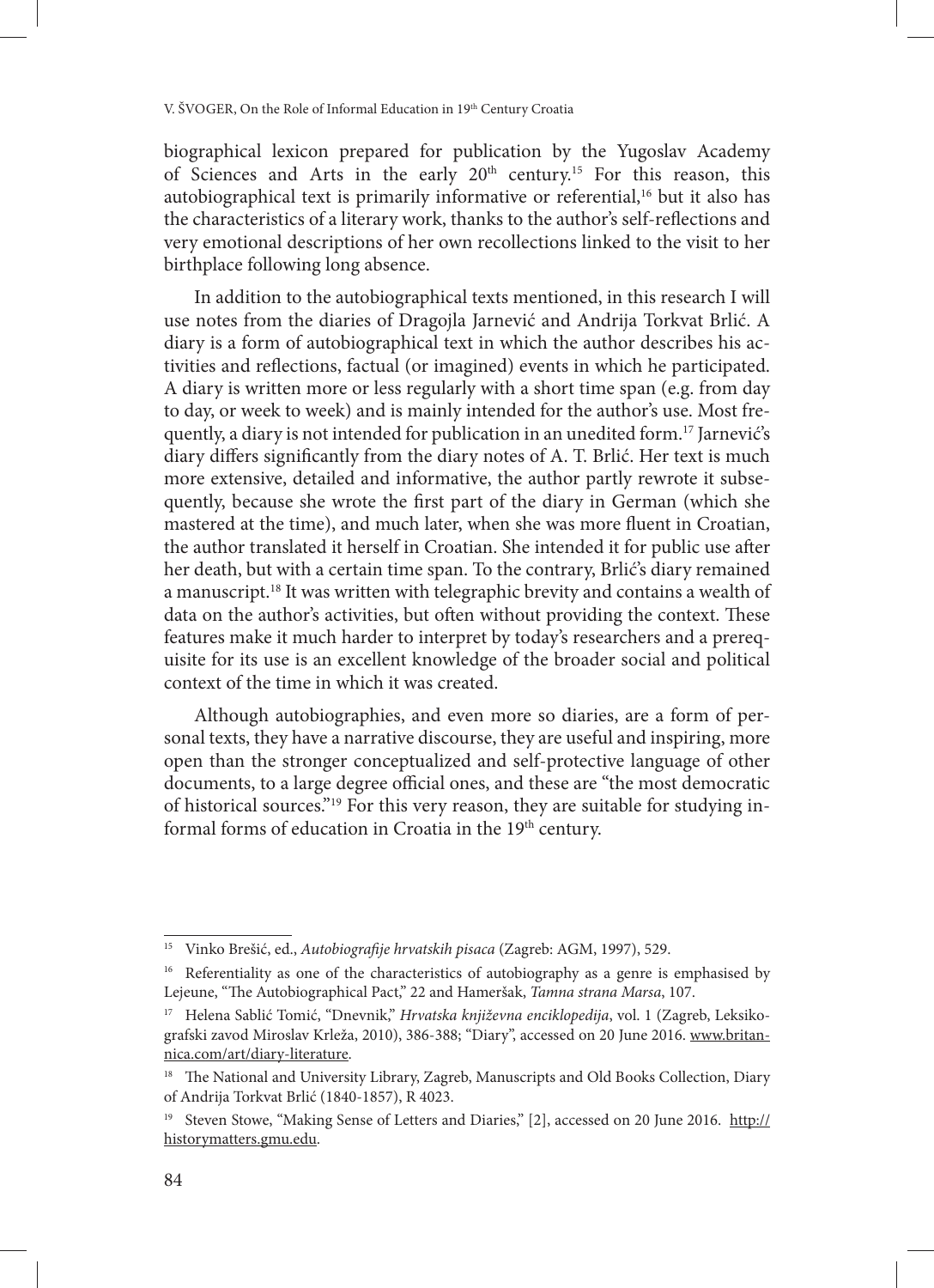# **3. Autobiographical Notes and Diary Entries on Informal Forms of Education in Croatia in the 19th Century**

Politician and publicist Imbro Ignjatijević Tkalac (1824-1912) in his autobiographical notes *Jugenderinnerungen aus Kroatien* [Youth Reminiscences from Croatia] provided the most detailed description of his own education.<sup>20</sup> His *Uspomene iz Hrvatske* represents a combination of memoirs (in the first part of the book, he briefly describes his family history through several generations) and autobiography. The author begins the reconstruction of his own life with his earliest recollections, and the book covers the first twenty years of the author's life until his departure from Croatia to pursue his studies abroad. His narration is strongly marked by (self) irony, and the text can be read as a personal history of emotions.

Imbro Tkalac was born into a well-off family of lower nobility in Karlovac. Both of his grandfathers were illiterate, made a fortune in trade and provided quality education to their children. Tkalac received his first teaching from a governess. She taught him Italian and French based on popular songs, opera arias and everyday conversation. The teaching was not systematic and did not include grammar, reading and writing. The boy had an extraordinary memory and learnt with ease, and by the age of five he already spoke Italian and French fluently.<sup>21</sup> As a very young child, he showed great interest in reading and writing. The way he began to acquire these skills is quite interesting. Since his parents considered him too young to read and write, he found an aid by means of which he "discovered the great mystery of the art of writing" – a book with copperplate engravings of different saints with their names written in capital letters beneath. His mother or governess would tell him the name of the saints, and he memorised the figures linked to individual names. Then, he copied their names with chalk on the room's wooden floor. Seeing the boy's interest in writing, his father initially engaged a non-commissioned officer. He was soon replaced by a private tutor who taught the boy reading, writing and arithmetic. In view of such beginnings in acquiring the art of writing, Tkalac never learnt to hold a pen properly, but instead held it like a piece of chalk his entire life.<sup>22</sup>

Imbro Tkalac was very enthusiastic about the library of Count Đuro Drašković. Count Drašković was commanding officer of his elder brother who

<sup>&</sup>lt;sup>20</sup> The book was originally published in German in Leipzig in 1894 (reprinted in German in 1996). It appeared in French under the title "Souvenirs de Jeunesse d'un Croate" in *Revue Britannique* (1897). Its Croatian translation was published in 1924 in the daily newspaper *Obzor*, and in the following year an incomplete translation was published in Belgrade. In its integral form, the book was published under the title *Uspomene iz Hrvatske (1749-1823. 1824-1843.)* in Zagreb in 1945 and entitled *Mladenačke uspomene iz Hrvatske (1749.-1823. 1824.-1843.)* in Karlovac in 2002. The quotes used in this paper stem from the 1945 edition *Uspomene iz Hrvatske*.

<sup>21</sup> Imbro Tkalac, *Uspomene iz Hrvatske(1749-1823. 1824-1843.)* (Zagreb: Matica hrvatska, 1945), 61-62.

<sup>22</sup> *Ibidem*, 63-66, the quotation is on p. 63.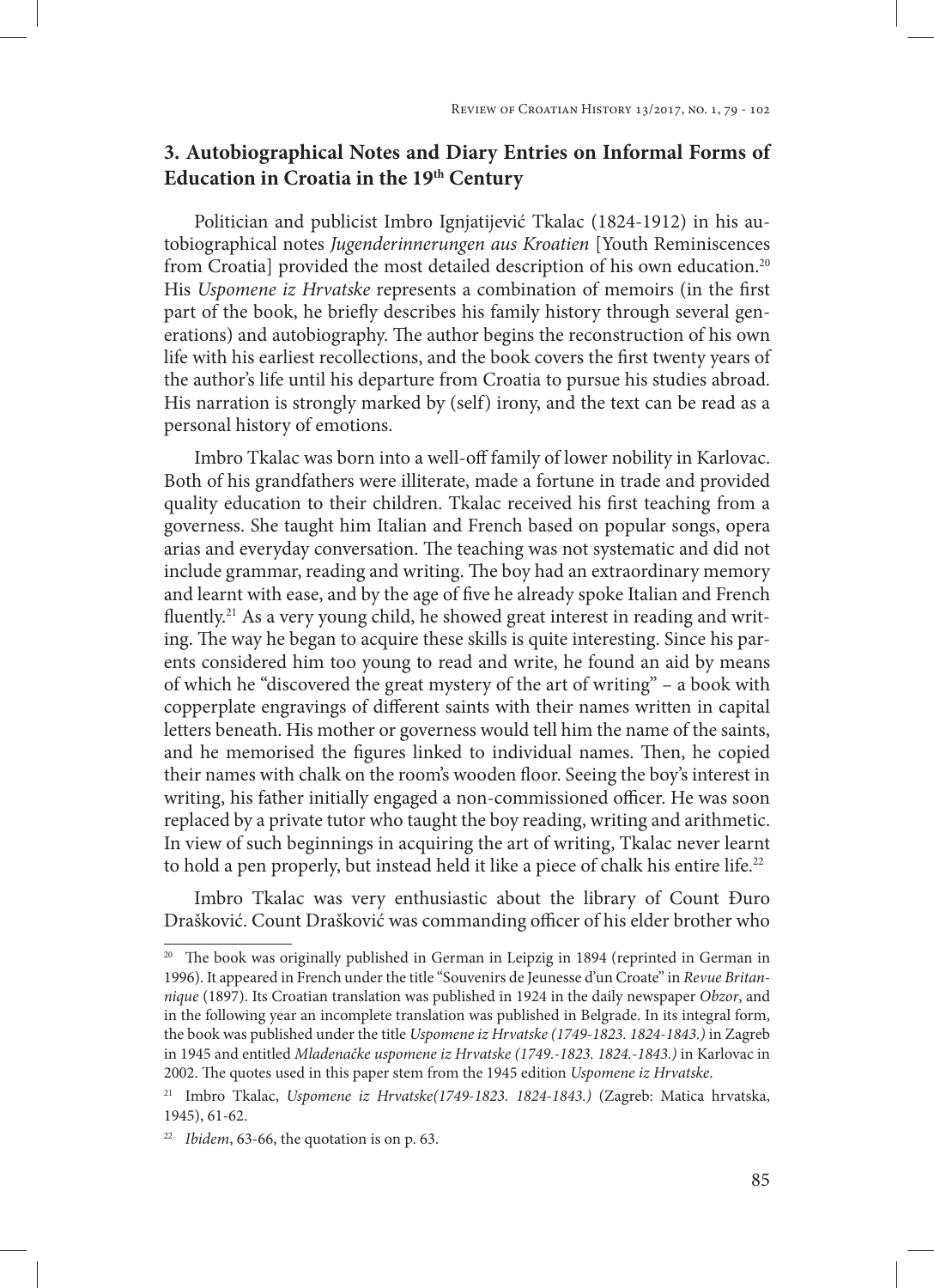was in military service. Since practically all the books in the library were in German, Imbro Tkalac decided to learn the language in his early childhood to be able to read books from the Count's library. Unable to find a suitably qualified teacher, his father hired some German officer. His engagement lasted several months because the officer was transferred to another post. Subsequently, a gardener whom Tkalac's father engaged to mind the landscaping on the estate took over the teaching. The new teacher-gardener found that the boy's German sounded as if some Hottentot had taught him. The gardener was educated and significantly improved Tkalac's linguistic competence in German. However, after a year due to illness he returned to his homeland and the boy's parents did not manage to find anyone to replace him. The boy perfected his knowledge by reading books from the Count's library. The language instruction he received as well as his efforts to perfect his linguistic competences at his own initiative through the intense reading of prose and poetic works of German authors in the original language bore fruit and Count Drašković estimated that the boy spoke German as well "as the actors in the Burgtheater."<sup>23</sup>

Several years later, the newly opened bookshop Hirschfeld in Zagreb, well supplied with titles in Croatian, German and Italian, made an equally strong impression on Tkalac. From his very first visit to the bookshop, Tkalac became a regular customer buying foreign books and magazines. Among them were often books from the Austrian black list of prohibited books, which booksellers smuggled into the Habsburg Monarchy using a widespread network of foreign collaborators from the publishing milieu. His fascination with books remained Tkalac's permanent trait and wherever he went, he spent a lot of time in the bookshops, looking for and purchasing the best books.<sup>24</sup>

A retrospective perspective as well as a long time distance enabled Tkalac to see the other aspect of a problem too. Tkalac's father felt that the boy was too young for regular school attendance before the age of ten. But the main reason for that, in his opinion, was that the family would have to move from their estate to the town of Karlovac. The parents saw to it that the boy received an education suitable to his family's social status in his own home, and consequently he studied drawing, painting and music. It may be that the choice of subjects he studied was influenced by the fact that he had two younger sisters, who, as members of the upper middle class were supposed to be educated in these subjects.25 He and his sisters were taught by private tutors who would come to the house several times a week. His art teacher (like several of the boy's previous teachers was also a non-commissioned Italian officer who spoke to his pupil in Italian) gave the gifted boy lessons in various painting techniques, encouraged

<sup>23</sup> *Ibidem*, 86-90, the quotation is on p. 90.

<sup>24</sup> *Ibidem*, 152-158.

<sup>&</sup>lt;sup>25</sup> Some other men in 19<sup>th</sup> century Croatia such as Ban Josip Jelačić (1801-1859) sang and played the piano well, but he probably acquired these skills during his education at Theresianum in Vienna. Andrija Torkvat Brlić also received music education.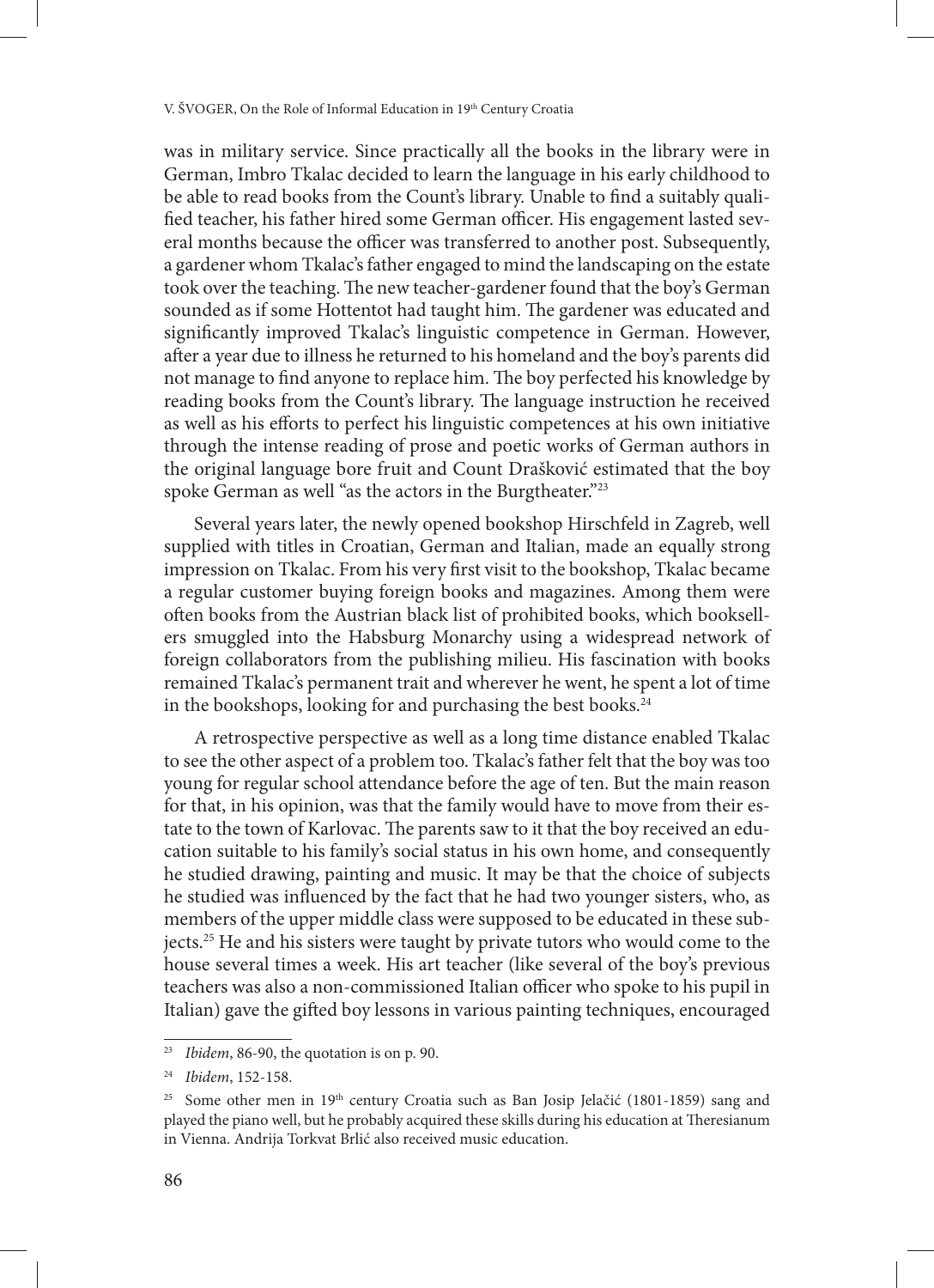his inclination towards visual arts and talent for judging works of art. After his teacher was transferred to Hungary, Tkalac dedicated more time to his music education. Although he had loved music from his early childhood, he did not want to play the piano because of the sounds produced on this instrument by his, obviously less talented, sisters. However, in order to make his wish come true and learn to sing (in the opinion of his contemporaries, he had a very pleasant and very powerful voice), he had to know the basics of piano playing. He was taught by a French emigrant who had a quality music education. After just several months of music instructions, "the small Tkalac" (as his fellow citizens used to call him because of his height and youth) sang opera arias with his teacher's wife, a former opera singer, and composed music for Johann Wolfgang Goethe's and Heinrich Heine's poems.<sup>26</sup> Later, he even gave public performances.<sup>27</sup>

By the age of eleven, when he started attending regular school, Tkalac was, in his own words, "mentally left to himself without any kind of guidance." By that time, he had read many books in German, Italian and French – novels, poetry, history and geography books, travel books, natural science books – but he knew nothing about contemporary history and inventions in technology. Despite his great knowledge, the head-master of the elementary school in Karlovac did not allow the boy to start the second class, due to his very bad handwriting. His teachers, Franciscans, were poorly educated, having received no education for teachers whatsoever and Tkalac critically concluded that he did not learn anything in elementary school but how to have a neat handwriting.<sup>28</sup>

The situation was no different in grammar school (gymnasium) either. During the holidays, he read all school books for gymnasium that the parents had purchased for his elder brother. He asked permission to take examinations for the first two classes of gymnasium and requested direct enrolment in the third class of gymnasium, but they did not allow him because it was against school statutes. For this reason, he felt that "he lost six precious years of his life."29 Since he did not need much time for his school work and studying, he daily painted and played the piano for two to three hours, took occasional walks, and read the rest of time. In order to reach "a harmonious development of spirit and soul" and gaining little motivation for this in gymnasium, he strove to achieve this through independent studying and reading. In gymnasium, he studied Latin, Greek and Hungarian, and studied Czech, Polish and Russian on his own. He read all the masterpieces of world literature, mainly in their original languages, some of them several times, he read Greek and Roman

<sup>26</sup> Tkalac, *Uspomene iz Hrvatske*, 90, 174-184. After his father's sudden death in Karlovac, when Tkalac was at the same time playing the piano and singing with his friends in Zagreb, he destroyed all his compositions and did not play the piano for thirty years.

<sup>27</sup> *Ibidem*, 182, 302-303.

<sup>28</sup> *Ibidem*, 137-141, 145-148.

<sup>29</sup> *Ibidem*, 158-159, the quotation is on p. 159.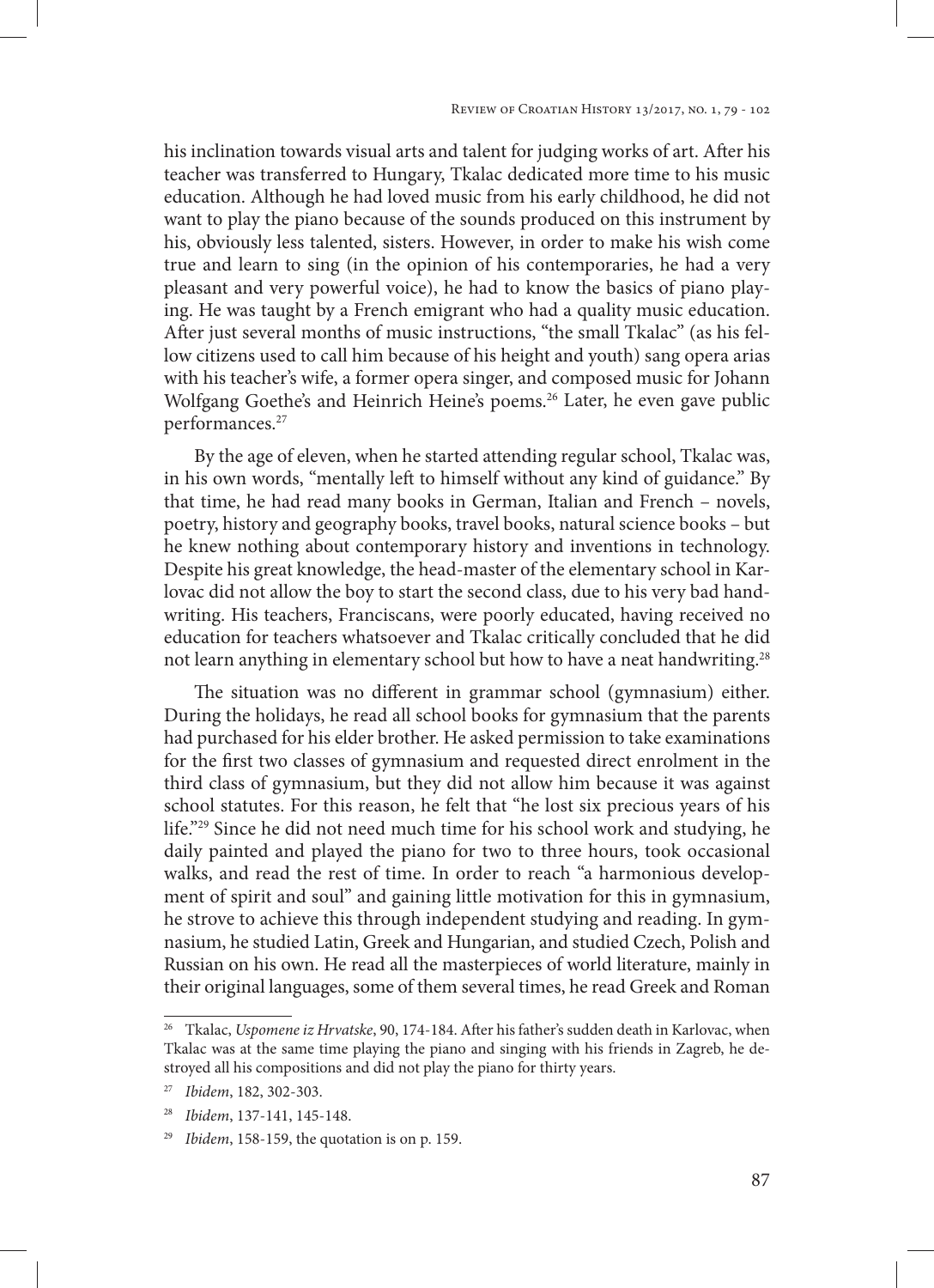classics, major works in history, archaeology, geography, philology, philosophy, politics, biblical history and art history.<sup>30</sup> He almost literally memorised what he read and was very critical of his own knowledge: "After all this reading, my head was filled with diverse knowledge, but without any constant direction or mutual connection. I could not use this knowledge at school."<sup>31</sup> His vast knowledge surpassed that of his teachers. However, Tkalac self-critically assessed that this had very detrimental consequences for the development of his personality: he became conceited, (excessively) self-confident, at times impertinent, rebelled against the authority of teachers and every other authority. He stated: "school… did not develop my mental and moral features in any respect. Without school, I would be left without many of my moral faults that I had my entire life. Later, I could never get rid of the evil sides of self-education."32

The autobiography of distinguished writer and politician Ksaver Šandor Gjalski (1854-1935) entitled *Rukovet autobiografskih zapisaka* [A Handful of Autobiographical Notes] is much shorter than the previously analysed one. It was written at the publisher's request and published as an afterword in Gjalski's book *Ljubav lajtnanta Milića i druge pripovijesti* [The Love of Lieutenant Milić and Other Stories] (1923).<sup>33</sup> Gjalski, his real name being Ljubomil Tito Josip Franjo Babić, was born into a well-to-do and reputable aristocratic family on the family's estate in Gredice, Croatian Zagorje. He received quality education appropriate to his social status. His father was an attorney-at-law and elementary administrative personnel also worked in his castle. One of them started to teach the young boy to read and write for fun, therefore Gjalski mastered these skills already by the age of five. As a result, his father decided that it was time that his son receive systematic education. The boy was first taught by a tutor who would daily come to the castle, but soon a permanent private tutor was engaged. When the boy was seven, the family moved from the estate to Varaždin due to his father's work, and since that time the boy attended elementary school but simultaneously also took private lessons from his private tutor.34 It seems that the tutor had the duties and authorities comparable to those of a governess in the education of girls of the middle and upper social classes,35 because, in the author's words: "Matković (tutor) was always there and had the last word in everything, indeed we could not go for a walk or play some game without him." Therefore, in reading between the lines, one could get the impression that the boy was somewhat relieved when, soon after he

<sup>30</sup> *Ibidem*, 166-170, 184-192, the quotation is on p. 184.

<sup>31</sup> *Ibidem*, 158.

<sup>32</sup> *Ibidem*, 160-161, the quotation is on p. 161.

<sup>33</sup> Ksaver Šandor Gjalski, "Rukovet autobiografskih zapisaka," in: Vinko Brešić, ed., *Autobiografije hrvatskih pisaca* (Zagreb: AGM, 1997), 217-251.

<sup>34</sup> Gjalski, "Rukovet autobiografskih zapisaka", 219-220.

<sup>35</sup> Kathryn Huges, *The Victorian Governess*, London and New York: Hambledon and London, 1993), 21, 70-73.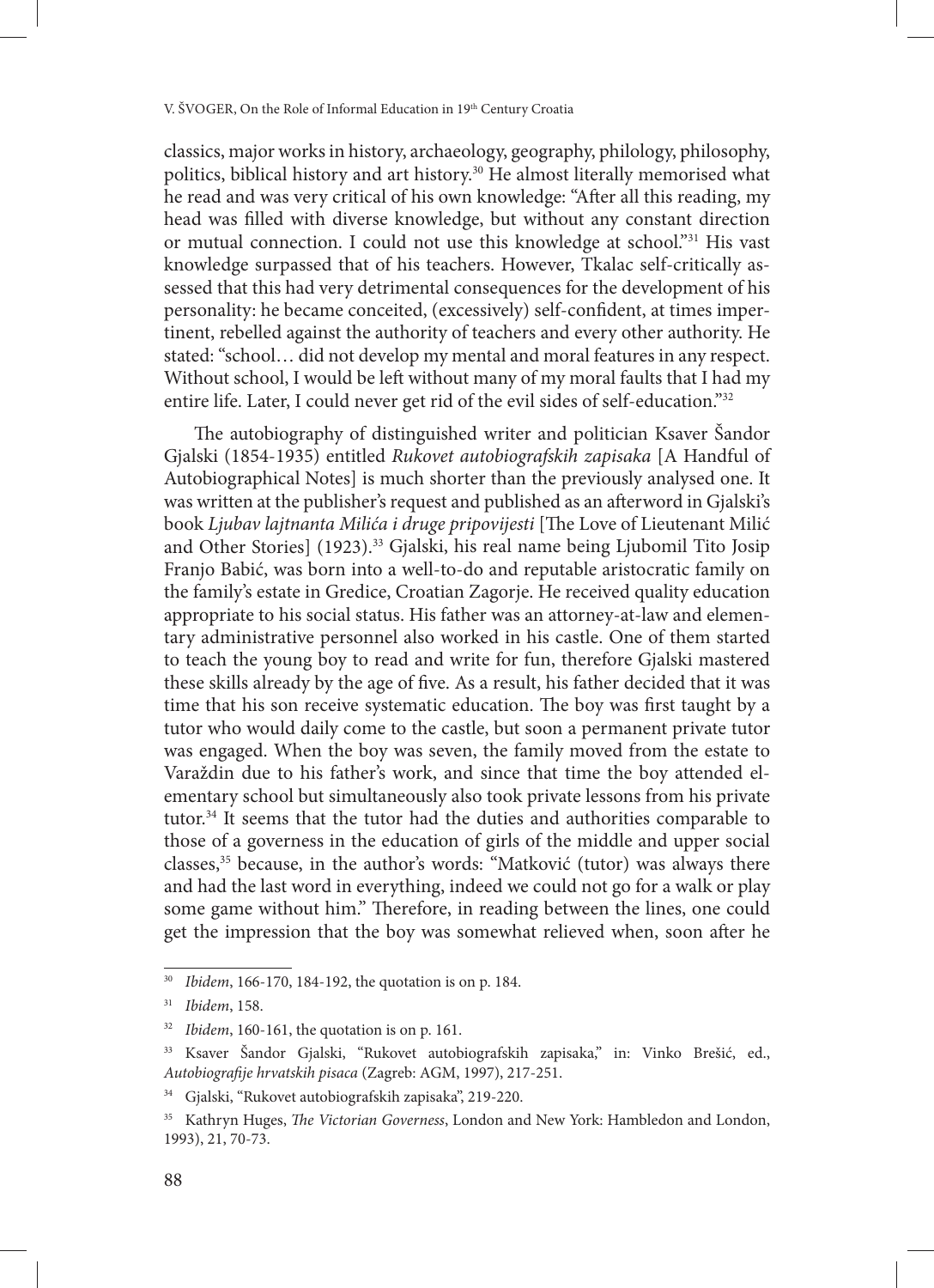began attending elementary school, the house tutor was replaced by an elder student from gymnasium who gave him lessons in almost all school subjects, excluding biology and religion. Obviously, he needed private lessons because in his childhood, and later as well, Gjalski demonstrated far more interest in reading "other, non-academic books" than in learning school material, which reflected on his marks. The author self-critically noted that he would not succeed in school had he not taken private lessons, where he learnt enough to get good marks.36

His great interest in reading encouraged him to write in his early youth. Although he did not explicitly mention it in his autobiography, he studied foreign languages – in addition to Latin and Greek, he studied French and German, and later Russian too, because these were the languages in which he read books. He read novels by French and German classics, later he read Turgenev's works, books on philosophy and natural science, and he was especially interested in Charles Darwin's theory. He also read books on astronomy and was most interested in books on the history of Slavic peoples and world history. His interest in reading did not wane during the course of his studies in Vienna (he studied law), and he spent countless hours in the court and university libraries in Vienna.<sup>37</sup>

Like Tkalac, Gjalski too was critical about his school teachers. He criticised their relatively poor education, their uninteresting way of lecturing and their insistence on mechanical repetition of school material. He was most impressed by those few teachers who lectured in an interesting way and managed to arouse students' interests, and those who readily answered their questions.<sup>38</sup> From his autobiography it can be concluded that formal education did not make a strong impression on him and he considered self-education to be much more important for his intellectual formation.

The diary and family correspondence of Andrija Torkvat Brlić (1826-1868) are the sources of information on the education of this politician, publicist, historian and lawyer.39 A. T. Brlić was born into a middle-class family in Brod

<sup>36</sup> Gjalski, "Rukovet autobiografskih zapisaka", 222-223, the quotation is on p. 222.

<sup>37</sup> *Ibidem*, 223, 225-231.

<sup>38</sup> *Ibidem*, 223-225, 230-231.

<sup>39</sup> Part of this rich correspondence was published: Ignjat Alojzije Brlić, *Pisma sinu Andriji Torkvatu 1836-1855*, book I (Zagreb: Hrvatski izdavalački bibliografski zavod, 1942), book II, (Zagreb: Hrvatski izdavalački bibliografski zavod, 1943); Mato Artuković, Vlasta Švoger and Mica Orban Kljajić, ed., *Korespondencija Andrije Torkvata i Ignjata Brlića, Knjiga prva: pisma 1846.-1856.* (Slavonski Brod: Hrvatski institut za povijest – Podružnica za povijest Slavonije, Srijema i Baranje, 2015). Part of Brlić's diary, especially from the revolutionary years 1848 and 1849, was also published. Ivana Brlić-Mažuranić, *Ulomci dnevnika Andrije Torquata Brlića. Prvi ulomak: A. T. Brlić u slovačkom ustanku i Banovu taboru. (Dnevnik od 17. rujna do 1. prosinca 1848.), Iz Arhiva obitelji Brlić u Brodu na Savi*, book II. (Zagreb, 1935, reprinted from the *Obzor*  magazine); Ivana Brlić-Mažuranić, *Ulomci dnevnika Andrije Torquata Brlića. Drugi ulomak: A. T. Brlić kao Banov emisar u Parizu (Dnevnik od 1. prosinca 1848. do 5. svibnja 1849.), Iz Arhiva*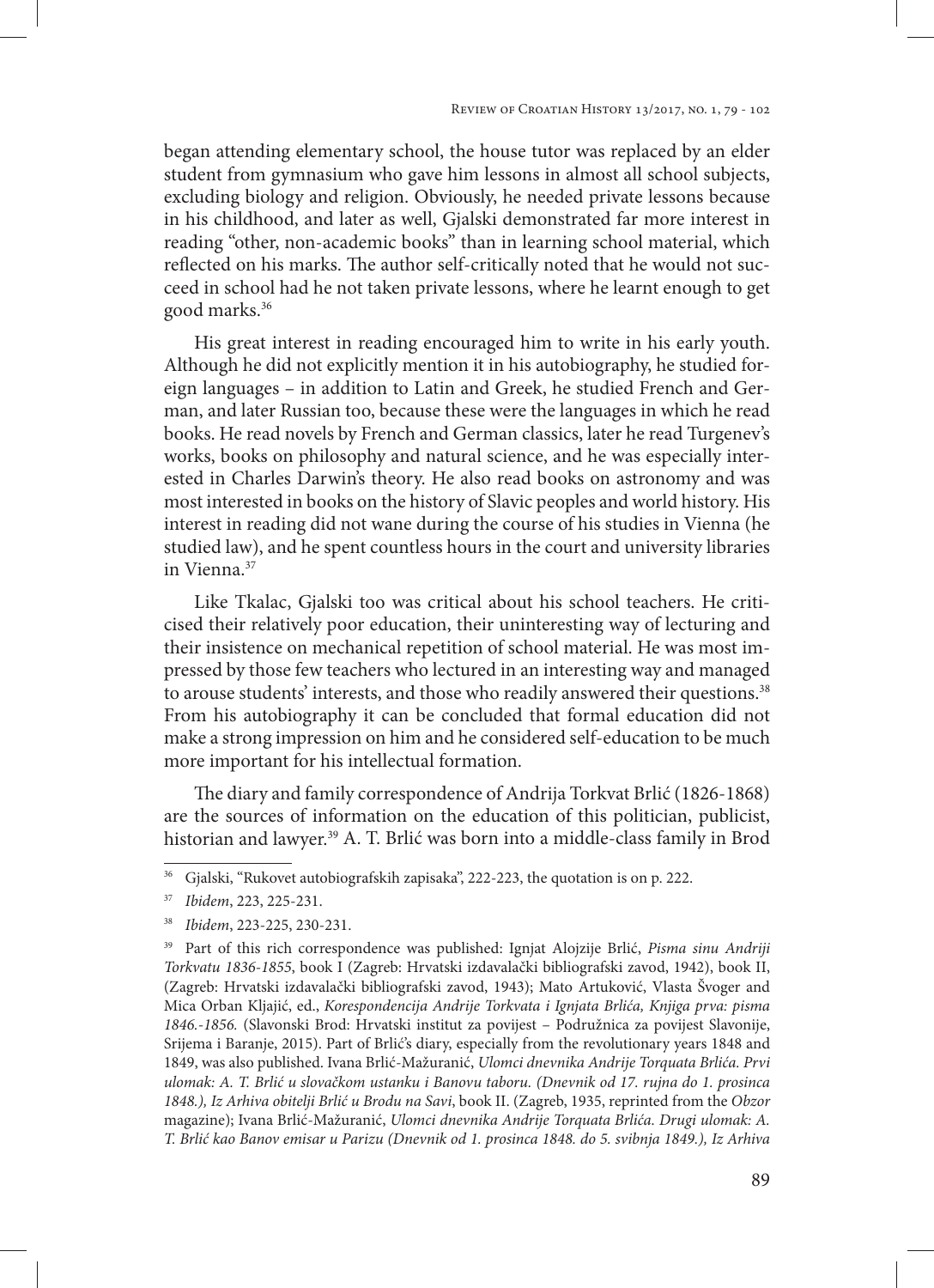na Savi (today Slavonski Brod). His father was a prominent Croatian linguist and merchant Ignjat Alojzije Brlić, who very carefully directed and oversaw the education of his eldest son. In a house filled with books, it was not difficult to spark the boy's interest in books and learning, all the more so since he was very intelligent and motivated. His education was a combination of public school attendance, private lessons and self-education. After the young Brlić completed elementary school (*Hauptschule)* in his native town, he did not attend school for one year, but took private lessons in music. However, this did not satisfy the boy's intellectual needs. Therefore, he also took private lessons in the school subjects taught at gymnasium from an educated Franciscan. For this reason, his father requested permission from the head-master of the gymnasium in Vinkovci for A. T. Brlić to take exams for the first classes of gymnasium after his private lessons.<sup>40</sup> Permission was granted and young Andrija continued his education at the Vinkovci gymnasium. He corresponded with his father in German, Latin and Croatian, and his father strictly corrected the son's errors in language and style. Andrija was a very hard-working and ambitious pupil therefore his father supported his wish to study, in addition to the subjects in gymnasium, music, drawing and other subjects of interest, if he had time, especially because he had excellent marks.<sup>41</sup> In Zagreb, where he attended higher gymnasium, the young man was originally accommodated in the Diocesan Seminary (he intended to study theology), but he was not satisfied with studying conditions (four or five young men were accommodated in one room), therefore he found accommodation at the Convict for Noblemen.<sup>42</sup> The son demonstrated his spite towards his father's authority, at least that is the father's interpretation, when he declined to study Hungarian in Zagreb, justifying this with his fervent patriotism.<sup>43</sup> His father did not call into question his patriotism as an argument, but he had a pragmatic approach to the problem and emphasised on several occasions the benefit that his son would have in his future professional career from his proficiency in Hungarian. Finally, due to his son's persistent rejection, he had to invoke his fatherly authority and

*obitelji Brlić u Brodu na Savi*, book III. (Zagreb, 1935, reprinted from the *Obzor* magazine); David Bogdanović, "Iz burne prošlosti Hrvatske. (Godine 1848. i 1849.) Izvadci iz zapisaka Andrije Torkvata Brlića", *Obzor* (Zagreb), no. 80, 22. March 1914, 3-4; no. 87, 29. March 1914, 3, 4; B-ć. [David Bogdanović], "Ban Jelačić u Osijeku 1849.," *Obzor* (Zagreb), no. 36, 14. Ferbuary 1905, 1; Dr. B. [Franjo Bučar], "Iz spomenara A. T. B. 1847-1855", *Obzor* (Zagreb), no. 253, 31. October 1936, 1.

<sup>40</sup> Brlić*, Pisma sinu*, book I, 19-21.

<sup>41</sup> *Ibidem*, pp. 21-24. Andrija's school certificates are kept in the Brlić Family Archives in Slavonski Brod, box 34.

<sup>42</sup> Brlić, *Pisma sinu*, book I, 36-38. His father accused him in the letter of being stubborn, wanton, feeble-minded and irresponsible towards his parents.

<sup>43</sup> At that time, Hungarian-Croatian bilateral relations were very strained due to (a failed) attempt of Hungarians to impose Croats the Hungarian language instead of Latin, which up to that time had been Croatia's official language.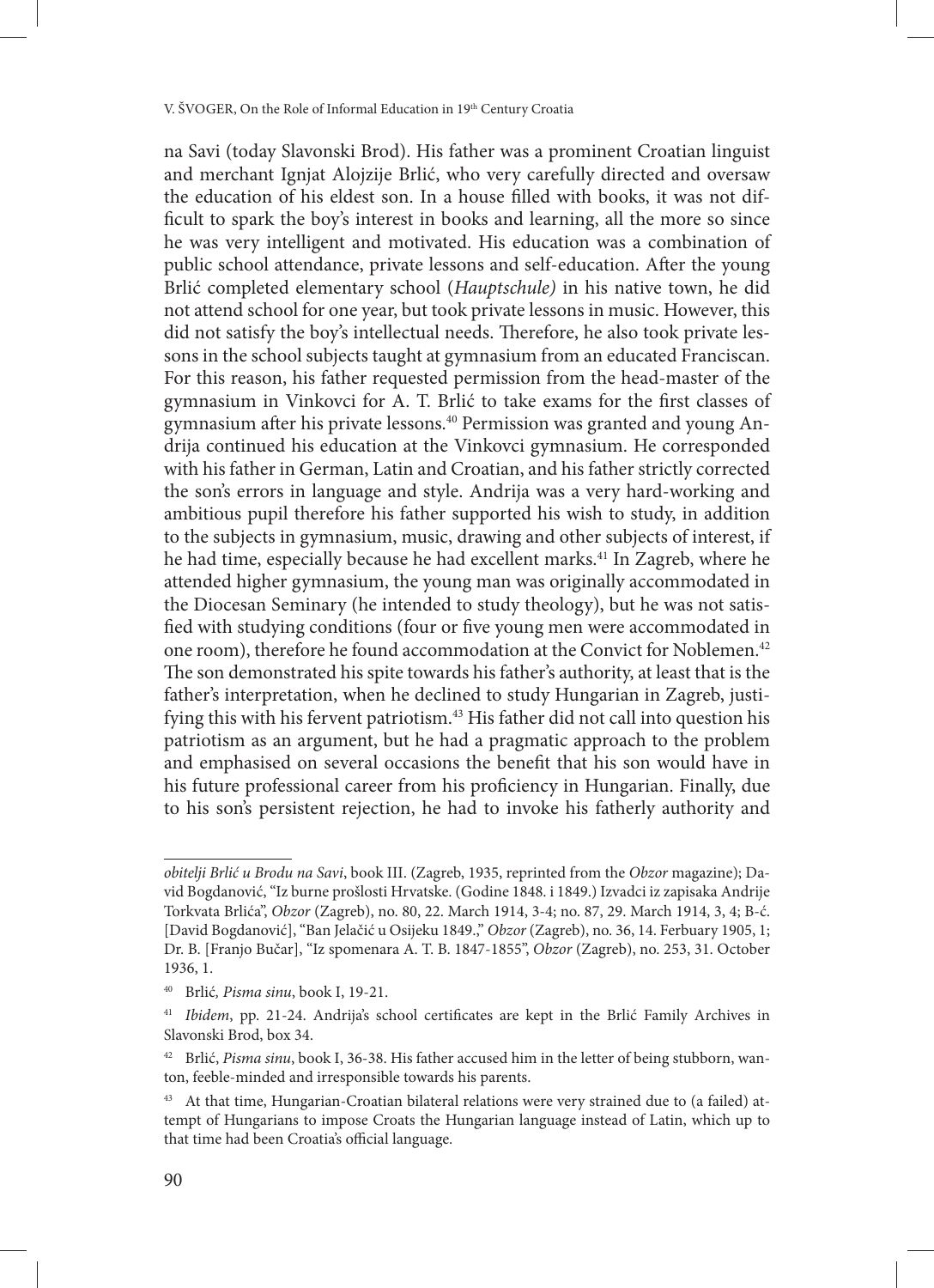order his son to study Hungarian.<sup>44</sup> It seems that the vast knowledge, which he largely acquired through self-education, inspired in young Brlić, like in Tkalac and Gjalski, a boost of (excessive) self-confidence, which became evident in his critical attitude towards his teachers. Therefore, his father cautioned him to refrain from publicly expressing such views, because they could maliciously be conveyed to the teacher.<sup>45</sup> Brlić's strong self-confidence was clearly visible several years later, in 1848, when as a 22-year old he was Ban Josip Jelačić's envoy to Paris, where he had talks with the leading persons of French politics and the Church.46

After completing higher gymnasium with excellent results, A. T. Brlić was, as a very gifted promising young man, sent to Vienna in 1843 to study theology at the expense of the Diocese of Zagreb. Information about his education can be obtained from his diary, which was written in a very terse, almost telegraphically brief style. In Vienna, in addition to attending lectures and studying, he spent considerable time walking and talking with fellow students (on various current political affairs, national identity, religious issues and books they had read), visiting theatres and museums, reading domestic and foreign press (in Croatian, German and Czech), and he intensely pursued his self-education.47 During the first months of his theology studies, he studied ecclesial and general history, archaeology, logic, philosophy and psychology. He studied Czech grammar on his own, as well as Arabic and Sanskrit (it is not clear from the diary whether he studied these languages on his own or with help). He read scientific literature and literary works in the German, Latin and Slavic languages, and he even read a work by the infamous Eugen Sue.<sup>48</sup> During his stay in Vienna, he studied English and Polish on his own. He completed his theology studies successfully in 1847, but was too young to be immediately ordained a priest. Therefore, he prepared his doctor's thesis in theology at Augustineum, the highest institution for the education of priests in the Habsburg Monarchy. He passed several examinations (rigorosa) but did not obtain his doctor's degree, because under the impression of the revolutionary turmoil of 1848 he temporarily left Augustineum. In the meantime, he gave up his theology studies and completed law in Vienna in the 1850s. In Brlić's later

<sup>44</sup> Brlić*, Pisma sinu*, book I, pp. 42-46.

<sup>45</sup> *Ibidem*, pp. 38-39.

<sup>46</sup> Cf, Rudolf Maixner, *Andrija Torkvat Brlić emisar bana Jelačića u Francuskoj*, *Iz Arhiva obitelji Brlić*, book IV. (Zagreb: 1939); Vlasta Švoger, "Mađari i mađarska politika u političkom djelovanju Andrije Torkvata Brlića," *Časopis za suvremenu povijest* 46 (2014), no. 2: 363-382.

<sup>&</sup>lt;sup>47</sup> The National and University Library, Zagreb, Manuscript and Old Books Collection, Diary of Andrija Torkvat Brlić, R 4023, diary entries from 21 and 24 January 1848, 3, 4 and 6 February 1848.

<sup>&</sup>lt;sup>48</sup> The National and University Library, Diary of A. T. Brlić, entries from the first months of 1844. In his diary, Brlić wrote just the titles of books, often incomplete, and as a rule did not express his personal opinion. However, he briefly wrote that he had discussed some of them with his fellow students.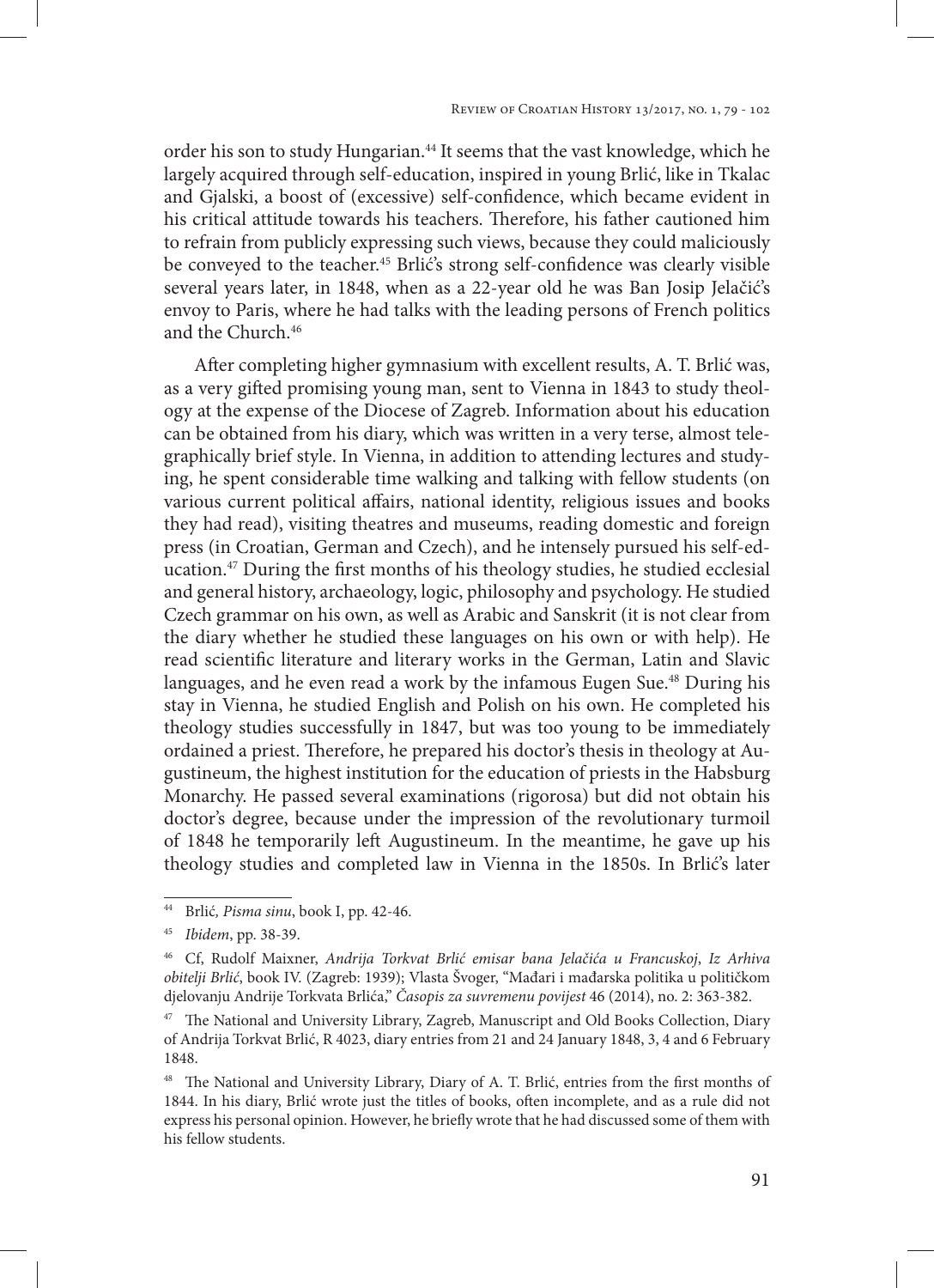public activity in politics (as a deputy in the Croatian Parliament in 1861 and publicist), literature (he wrote poems) and science (he wrote several historiographic treaties and published two books of documents), his extensive knowledge, which he, for a large part, acquired through permanent self-education, became apparent.<sup>49</sup>

Unlike the previously mentioned Croatian intellectuals, Mijat Stojanović (1818-1881), one of the most prominent Croatian educators and popular writers of the 19<sup>th</sup> century, did not receive his first teachings in his parental home. The reason for this should be sought in his origin. He was born into a peasant family in Babina Greda, which was then part of the Slavonian Military Frontier, and his parents were illiterate. The autobiography of Mijat Stojanović *Sgode i nesgode moga života*50 [The Adventures and Misadventures of My Life] is in some parts a combination of memoir and diary entries. In it, the author, like Tkalac in his autobiography, begins with the history of his family and brings an abundance of interesting facts about the social, political and everyday life in Croatia. With an interesting, at times self-ironic style, the author reconstructs his own life, placing emphasis on his own intellectual and emotional development and his professional life.

He describes his first school experience with a very picturesque vocabulary and emotional tone. He initiated the beginning of his own education at the age of ten. Seeing other boys going to school, he persuaded his father to enrol him as well. He attended a German village school. However, because of his fear from his strict teacher, who punished every incorrect answer with a beating, Stojanović was unable to present the little knowledge that he had. For this reason, he used to sit in the so-called *Eselbank* [donkey bench] as the worst pupil. It is interesting that in his autobiography he did not blame his teacher, who taught "according to the then inappropriate, awkward and poor manner of teaching," but attributed his failure at school to his insufficiently developed emotional and cognitive skills. Only after some time did he manage to liberate himself from this mental block and learn better. After one year, his first teacher passed away. He was succeeded by a teacher who managed to free the boy from excessive fear from the teacher's authority and encourage him to learn more and to demonstrate his knowledge without fear, and soon the little Stojanović became one of the best pupils in class. After the end of the second class of the trivial German village school, the teacher proposed Stojanović as a pupil with excellent marks for another type of primary school with more comprehensive programme (*Hauptschule*) in Vinkovci. However, his father decided that the boy would not continue his education because he was needed as a hand in

<sup>49</sup> Vlasta Švoger, *Ideali, strast i politika. Život i djelo Andrije Torkvata Brlića* (Zagreb: Hrvatski institut za povijest – Podružnica za povijest Slavonije, Srijema i Baranje, 2012).

<sup>50</sup> Mijat Stojanović, *Sgode i nesgode moga života*, ed. by Dinko Župan, Stanko Andrić and Damir Matanović, (Slavonski Brod: Hrvatski institut za povijest – Podružnica za povijest Slavonije, Srijema i Baranje and Hrvatski školski muzej, 2015).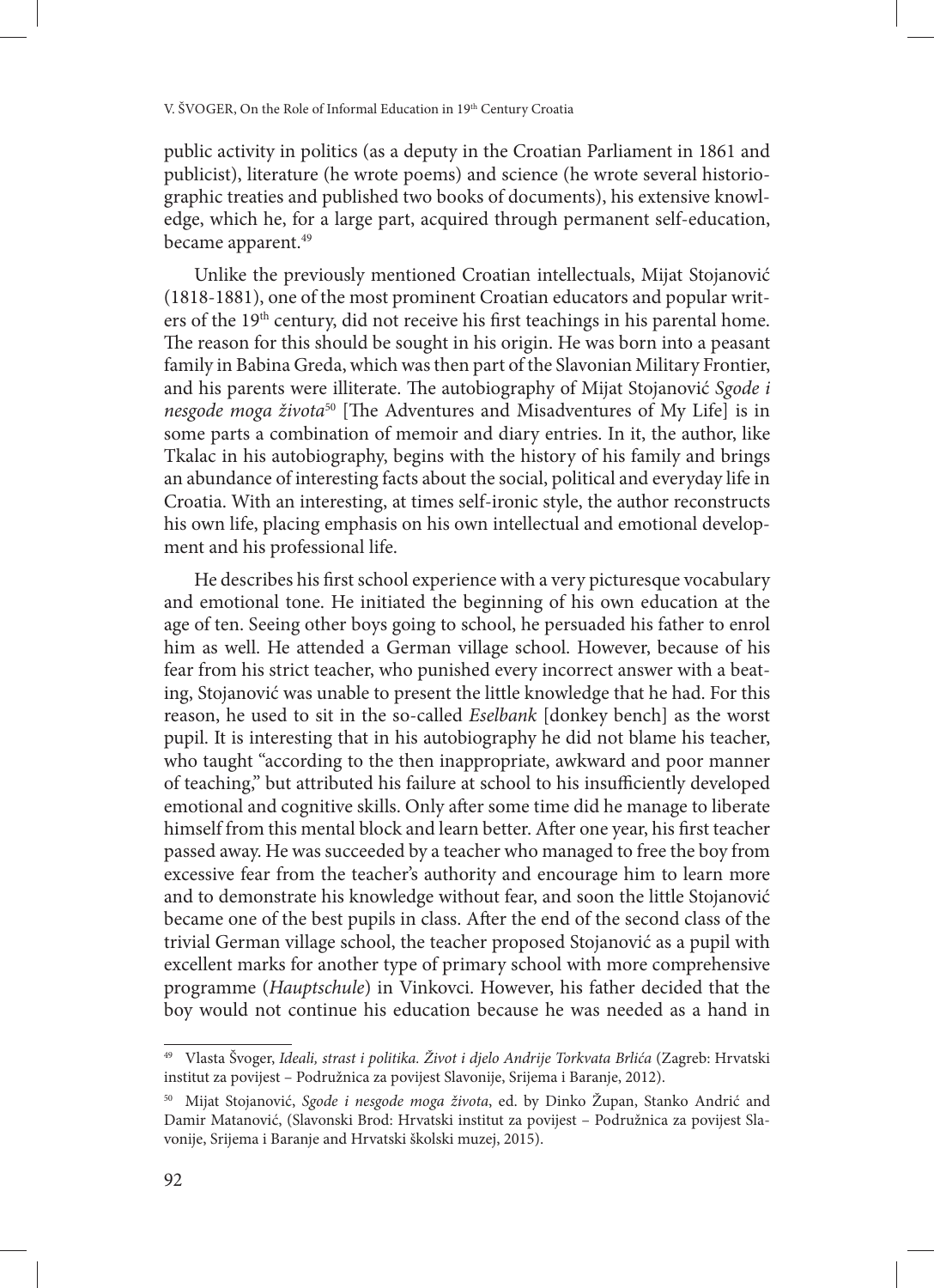farming. The boy's pleadings bore fruit after a while and his father sent him to the registry of a company to prepare for military service. Soon, an order issued by military authorities that all children of both sexes eligible for school had to attend school changed Mijat Stojanović's life. Due to the significant increase in the number of pupils in his village school, Stojanović soon became assistant to the teacher that had previously taught him.<sup>51</sup>

It was then that the painstaking process of self-education and professional development began that would last his entire life. He was very critical of his own knowledge. At the beginning of his career, "I gladly acted as teacher and taught children, but I myself did not know much, except some reading, writing and arithmetic."52 Aware of his own modest knowledge, he made enormous efforts to educate himself. Therefore, during the day he worked at school, and at night he studied and prepared for classes. In his own words, he stated: "Not a single day passed that I did not read, write and study. I studied science, geography, general history as well as our and German grammar. Often, I would sit over a book or a map until late. It is difficult to be one's own teacher." He gradually advanced from assistant teacher to senior teacher and prepared himself for the prescribed exams that he successfully passed. He reached the peak of his professional career in 1871 when he was appointed District School Inspector (he retired in 1877).53 In parallel with his professional development, he read domestic and foreign literary works and technical literature, wrote articles for newspapers and magazines, wrote school textbooks for a variety of school subjects, mostly based on Austrian and German textbooks, collected popular proverbs, songs and other material for his books that were intended for broadest social classes. He was very active in the fight for improving the vocational education and position of teachers in Croatia and was one of the founders of the Croatian Literary-Educational Association (1871), the most important professional association of Croatian teachers that is still operating today.54 He was truly a self-made man.

The autobiography of the famous Croatian writer Ivana Brlić-Mažuranić (1874-1938) differs considerably from the autobiographies of her male colleagues Tkalac, Gjalski and Stojanović. Her Autobiografija [Autobiography]<sup>55</sup>

<sup>51</sup> *Ibidem*, 49-51.

<sup>52</sup> *Ibidem*, p. 51.

<sup>53</sup> *Ibidem*, 54-65, 79-118, quotation from p. 65. Stojanović's professional path was briefly presented by D. Župan, "Stojanovićeve 'Zgode i nezgode'," in: M. Stojanović, *Sgode i nesgode moga života*, XVIII-XXII.

<sup>54</sup> Cf Dinko Župan, "Bibliografija radova Mijata Stojanovića", in: M. Stojanović, *Sgode i nesgode moga života*, 285-299. The list of newspapers and magazines, in which Stojanović published his many articles, treaties, travel books, poems and short stories from 1845 to 1881 was published by Vinko Brešić, *Čitanje časopisa. Uvod u studij hrvatske književne periodike 19. stoljeća* (Zagreb: Matica hrvatska, 2005), 46-47.

<sup>55</sup> Ivana Brlić-Mažuranić, "Autobiografija", in: Vinko Brešić, ed., *Autobiografije hrvatskih pisaca* (Zagreb: AGM, 1997), 521-528.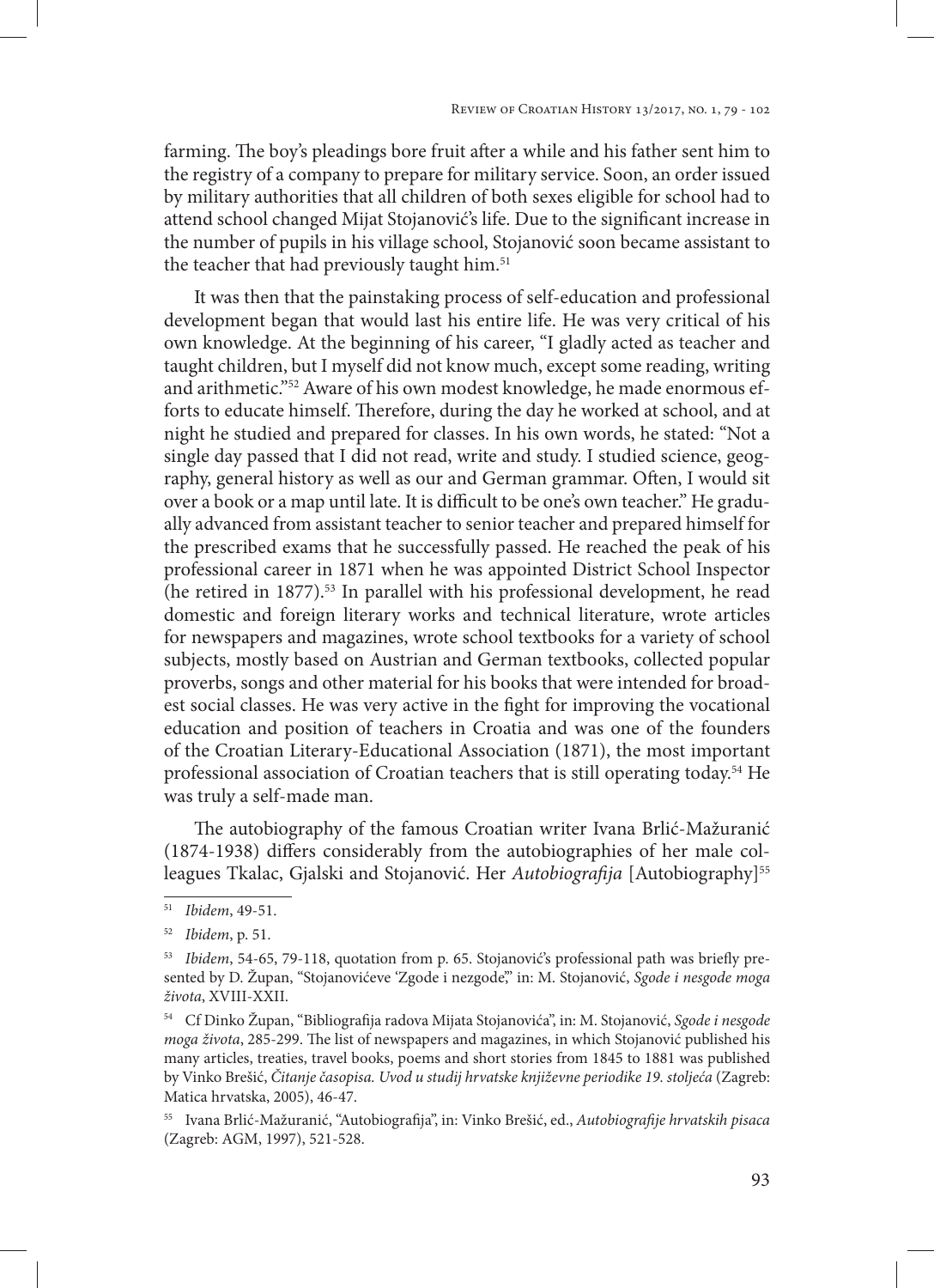is far less extensive than the previously mentioned ones and written in a terse style. Its structure follows questions of the editorial board of the biographical lexicon that the Yugoslav Academy of Sciences and Arts (today Croatian Academy of Sciences and Arts) planned to publish. The autobiography contains the most basic information about the author's life, and describes in some detail events and persons who exerted most influence on her. This is actually an autobiographic survey and is not a result of a reconstruction of the author's life based on the self-selection of her own recollections, which is a typical trait of autobiographical texts.

Ivana Mažuranić was born into a family of most prominent Croatian intellectuals in Ogulin. Her father was a high justice official, and her grand-father Ivan Mažuranić was a Croatian ban. As a member of the comparatively well-off middle class she received corresponding education, appropriate to her social status.<sup>56</sup> Since the family often relocated due to her father's employment, Ivana Mažuranić completed just two classes in public schools, one class in elementary school and one class in a higher school for girls, getting the rest of her education through private lessons at her home, predominantly in French.<sup>57</sup> Subsequently, she began to study German, then Russian and English. In her parents' and grandfather's house she found many books in these languages, which she read and in this way expanded her knowledge. She was quite self-critical and rated her education – formal and private – as "truly incoherent".<sup>58</sup> This selfcriticism was exaggerated, because it is evident from her literary works and diary entries that she had a rather extensive education.<sup>59</sup> In retrospecting to a period of several decades and with an equally self-critical attitude, she assessed the negative as well as the positive consequences of her free choice of books for her intellectual development: "I was free to choose books. I was not bound by

<sup>&</sup>lt;sup>56</sup> The education of women from the middle and upper social classes in  $19<sup>th</sup>$  century Croatia, as well as in other European countries, was directed towards their preparation for the marriage market and for realisation of their natural role as wives, mothers and house-wives. Dinko Župan, *Mentalni korzet. Spolna politika obrazovanja žena u Banskoj Hrvatskoj (1868-1918)* (Osijek - Slavonski Brod: Učiteljski fakultet u Osijeku and Hrvatski institut za povijest – Podružnica za povijest Slavonije, Srijema i Baranje, 2013).

<sup>57</sup> Brlić-Mažuranić, "Autobiografija", 521. She wrote her first poems in French and Croatian. Cf Ivana Brlić-Mažuranić, *Moji zapisci. Dnevnici, memoari, molitve, putni i drugi zapisi* (Slavonski Brod: Ogranak Matice hrvatske Slavonski Brod, 2016), 11-22; Brlić-Mažuranić, "Autobiografija", 522. It seems that studying French in 19<sup>th</sup> century Croatia was very popular among members of the middle and upper social classes of both sexes. In addition to the Croatian intellectuals mentioned Tkalac, Gjalski and Brlić, French was also studied by Tkalac's and Gjalski's sisters, and the first Croatian female composer Dora Pejačević. All these girls received their education mainly through private lessons from their governesses and private tutors. Cf Gjalski, "Rukovet autobiografskih zapisaka", 228; Tkalac, *Uspomene iz Hrvatske*; Dinko Župan, "Books I have read – Dora Pejačević kao čitateljica," *Scrinia Slavonica* 12 (2012), 120-121.

<sup>58</sup> Brlić-Mažuranić, "Autobiografija", 521.

<sup>59</sup> Brlić-Mažuranić, *Moji zapisci*. Cf also Mato Artuković, "Dnevnički i memoarski zapisi Ivane Brlić-Mažuranić," in: Brlić-Mažuranić, *Moji zapisci*, 441-475.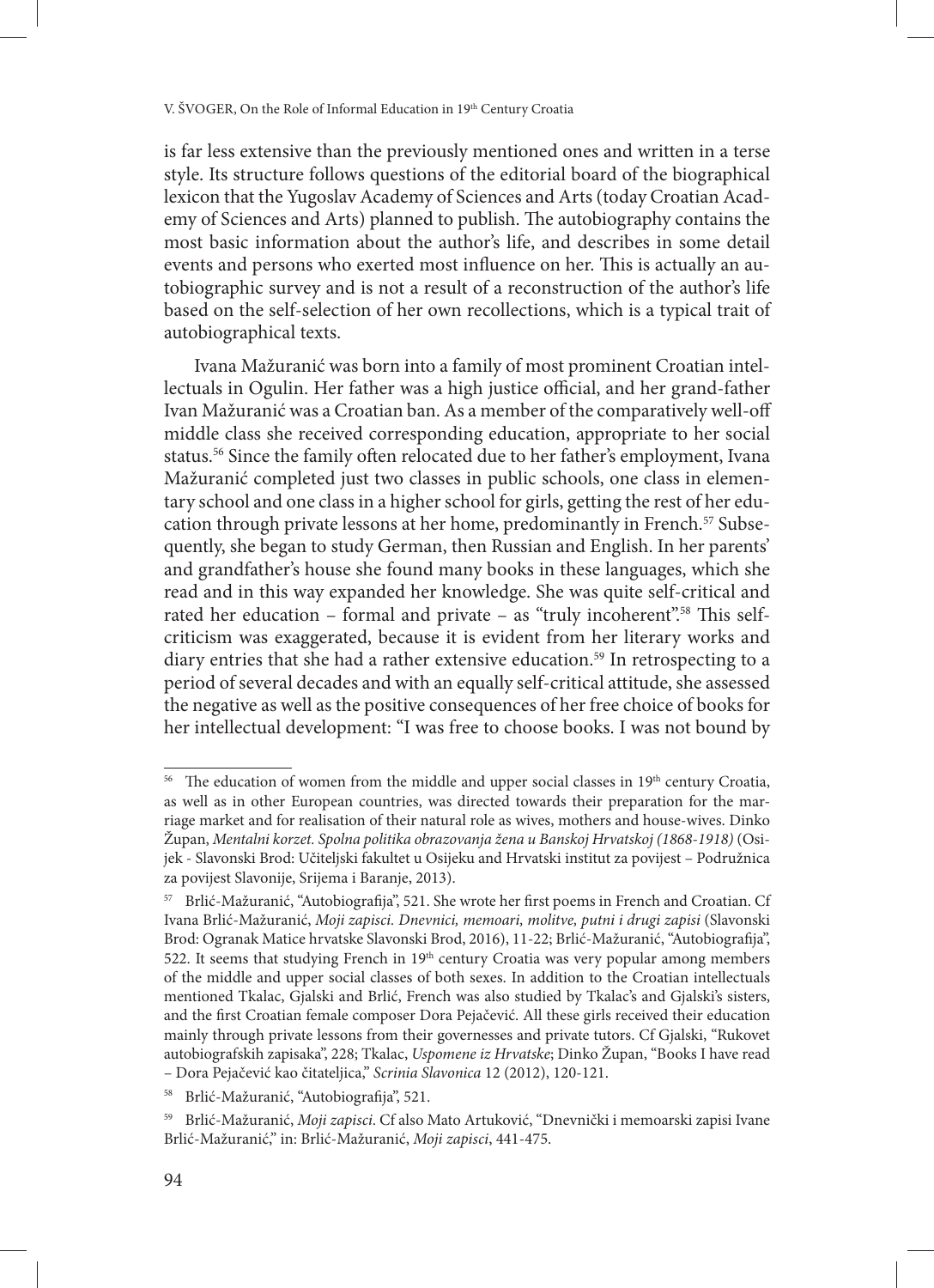the education system, and my parents did not prescribe which books to read. Thus, many gaps arose in my reading that needed to be filled later but, at the same time, because of this, a certain freedom of judgement was preserved that I sometimes consider very precious."60 She spent her childhood and early youth in a way customary for female members of the middle and upper social class: she studied, read, embroidered, made visits, took walks, attended concerts and the theatre, and occasionally went to balls with her mother or in the company of her governess.61 In her childhood, she liked physical activity, and early on demonstrated an inclination for writing. But equally early she concluded "that writing is incompatible with female duties."<sup>62</sup> It is obvious, and she explicitly confirmed, $63$  that Ivana shared the view, widespread in the  $19<sup>th</sup>$  century, that the ideal woman from the middle class is a wife and mother primarily responsible for her children's upbringing.64 Only when her children from her marriage to a reputable politician and lawyer Dr. Vatroslav Brlić (son of A. T. Brlić, whom she married on her eighteenth birthday) showed an interest in reading, Ivana felt that her desire for writing can be reconciled with her motherly duty to provide guidance to her children in this field and she began writing stories and poems, which she initially self-published for a circle of family and friends, and was only later encouraged to make them accessible to a broader readership.<sup>65</sup> In other words, it was only after fulfilling the duty of wife and mother that she was ready to venture beyond the stereotype of the time of middle-class woman and become a writer.<sup>66</sup>

From the diary of Dragojla (her real name being Karolina) Jarnević (1812- 1875), writer and teacher, we can reconstruct a far less comfortable life path. She kept a diary from early 1833 to late 1874.<sup>67</sup> As she was growing up, she was more attached to the German language and culture, which was the language of education and daily civilised communication. For this reason she kept her diary in German until 1841, and then in Croatian (she translated the German parts in

<sup>60</sup> Brlić-Mažuranić, *Moji zapisci*, 522.

<sup>61</sup> Brlić-Mažuranić, *Moji zapisci.*

<sup>62</sup> Brlić-Mažuranić, "Autobiografija", 524.

<sup>&</sup>lt;sup>63</sup> "Nevertheless, the first ten years of my marriage were so occupied with family and motherly concerns and duties, both social and public, which I had to share with my husband, that during that time I abandoned all my literary dreams…". *Ibidem*, pp. 525-526.

<sup>64</sup> Hughes, *The Victorian Governess*, 55.

<sup>65</sup> Brlić-Mažuranić, "Autobiografija", 527-528.

<sup>&</sup>lt;sup>66</sup> While women writers were extremely rare in 19<sup>th</sup> century Croatia (for example Dragojla Jarnević, Marija Fabković, Jagoda Truhelka), the profession of a writer was among the rare professions that did not harm the social status of a single middle-class woman in Victorian England. Huges, *The Victorian Governess*, 34-36.

 $67$  The diary was published in its integral version for the first time in 2000. Dragojla Jarnević, *Dnevnik*, ed. Irena Lukšić, (Karlovac: Matica hrvatska, 2000).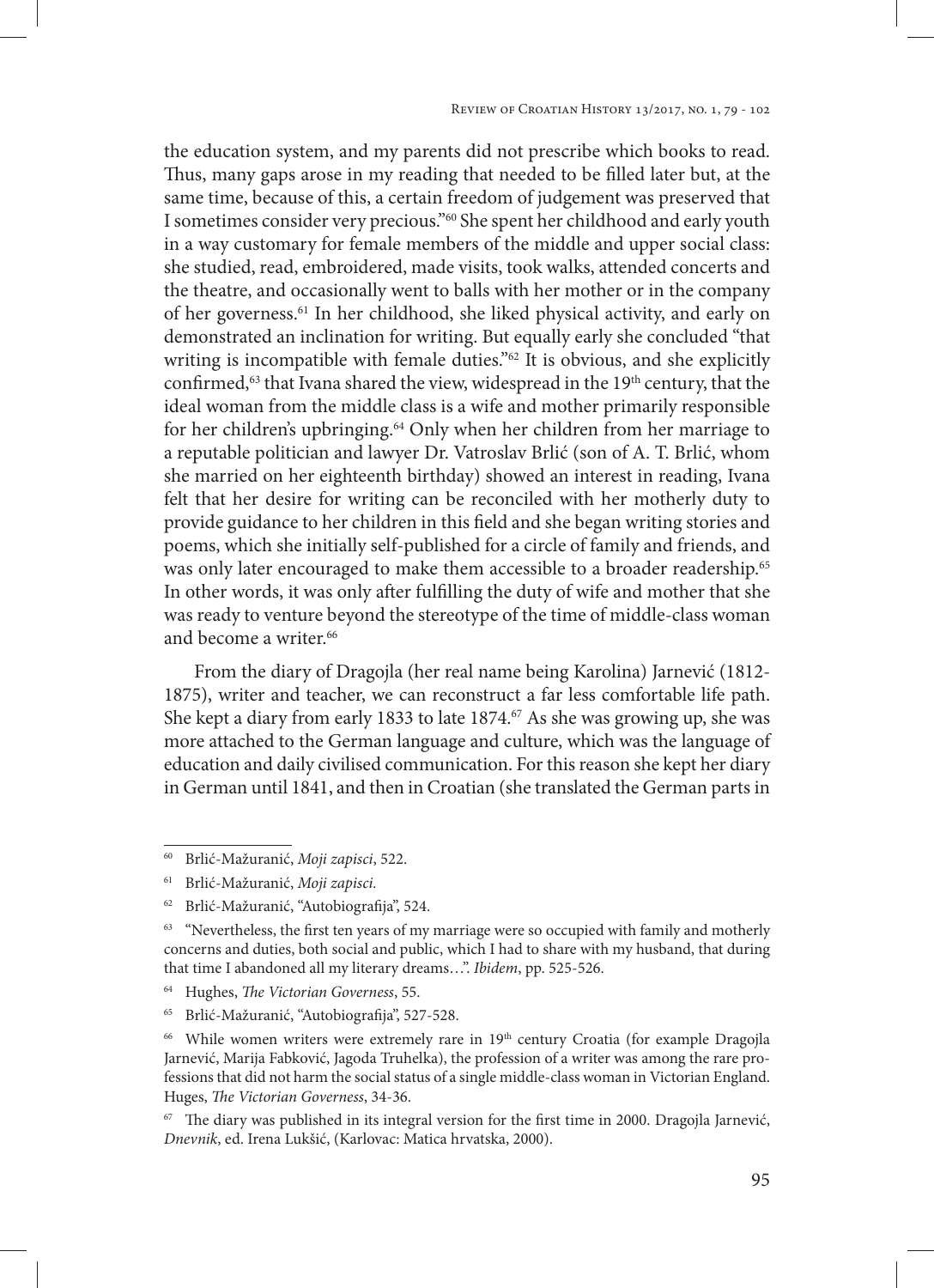Croatian from 1872 to 1873).<sup>68</sup> In the Foreword to her diary, she quoted "unmasked truth"69 to be her motto and adhered to it. Many authors who analysed her diary stated that there is really no self-censorship in it.<sup>70</sup>

She completed elementary school in Karlovac, where she was born. She was very hard-working and curious ("hungry for every knowledge") and mastered school material with ease. As a diligent pupil, she enjoyed the affection of her teacher but was also the object of malice and jealousy from other pupils. She completed her formal education at the age of  $13<sup>71</sup>$  She regretfully found that her eldest sister received the best education – instruction in all sorts of female needlework, cooking with a French cook and piano playing. Her parents considered this an investment – they expected her to pass on her knowledge and skills to her younger sisters. For this reason, her mother sent Dragojla to her married sister's in order to teach her, but her sister did not teach Dragojla but instead used her as a free nanny.<sup>72</sup> Dragojla suffered from incontinence up to the age of 40. Her siblings mocked her because of this, therefore she found consolation in books. She read novels, stories, travel books, books for midwives and others. Therefore "chaos arose in my soul." Through her own efforts, she learnt embroidery, sewing and excellent cooking, she became skilled in card games, played the zither and sang. She fervently wished to become educated, she would read on Sundays and stayed awake many a night reading: "I had to acquire knowledge, which at the time could not be acquired in classrooms by anyone. I became self-taught at the cost of my physical strength." Nevertheless, despite huge efforts and invested time, she was aware that her self-education was unsystematic.<sup>73</sup> Due to her problems with incontinence, she did not want to marry, because she would not reconcile herself with her female destiny appropriate to her social status – to become wife to some merchant or craftsman, and she did not meet the ideal husband she desired – an intelligent, educated and civilised man.<sup>74</sup> In her wish to be independent of her male

<sup>&</sup>lt;sup>68</sup> She bequeathed her sealed diary to a teachers' association provided that it be kept sealed not less than ten years after her death. She intended the proceeds from the possible publication of her diary for the support of teachers' widows and orphans. Irena Lukšić, "Dnevnik Dragojle Jarnević: knjiga obilja i očaja," in: Dragojla Jarnević, *Dnevnik*, ed. Irena Lukšić, (Karlovac: Matica hrvatska Karlovac, 2 2002), 774. I used this book edition in this paper.

<sup>69</sup> Jarnević, *Dnevnik*, 7.

<sup>70</sup> Ludwig Bauer, Lidija Dujić, "Tagebuch der Caroline Jarnević. Dvostruko čitanje – žensko čitanje teksta, muško čitanje konteksta," *Godišnjak Njemačke narodnosne zajednice – VDG Jahrbuch* 2007 (2007), 111.

<sup>71</sup> Jarnević, *Dnevnik*, 9-10, the quotation is on p. 9.

<sup>72</sup> *Ibidem*, 10.

<sup>73</sup> *Ibidem*, 10-13, the quotation is on p. 11.

<sup>74</sup> In the words of Dragojla Jarnević: "I feel that my scope is limited and that needle-work and cooking do not satisfy me. True, if I were a wife, mother and housewife, this profession of mine would satisfy me, and all my happiness would consist of a quiet family life; but since it is not given to me to meet a man who would meet the requirements of my heart and soul, I prefer to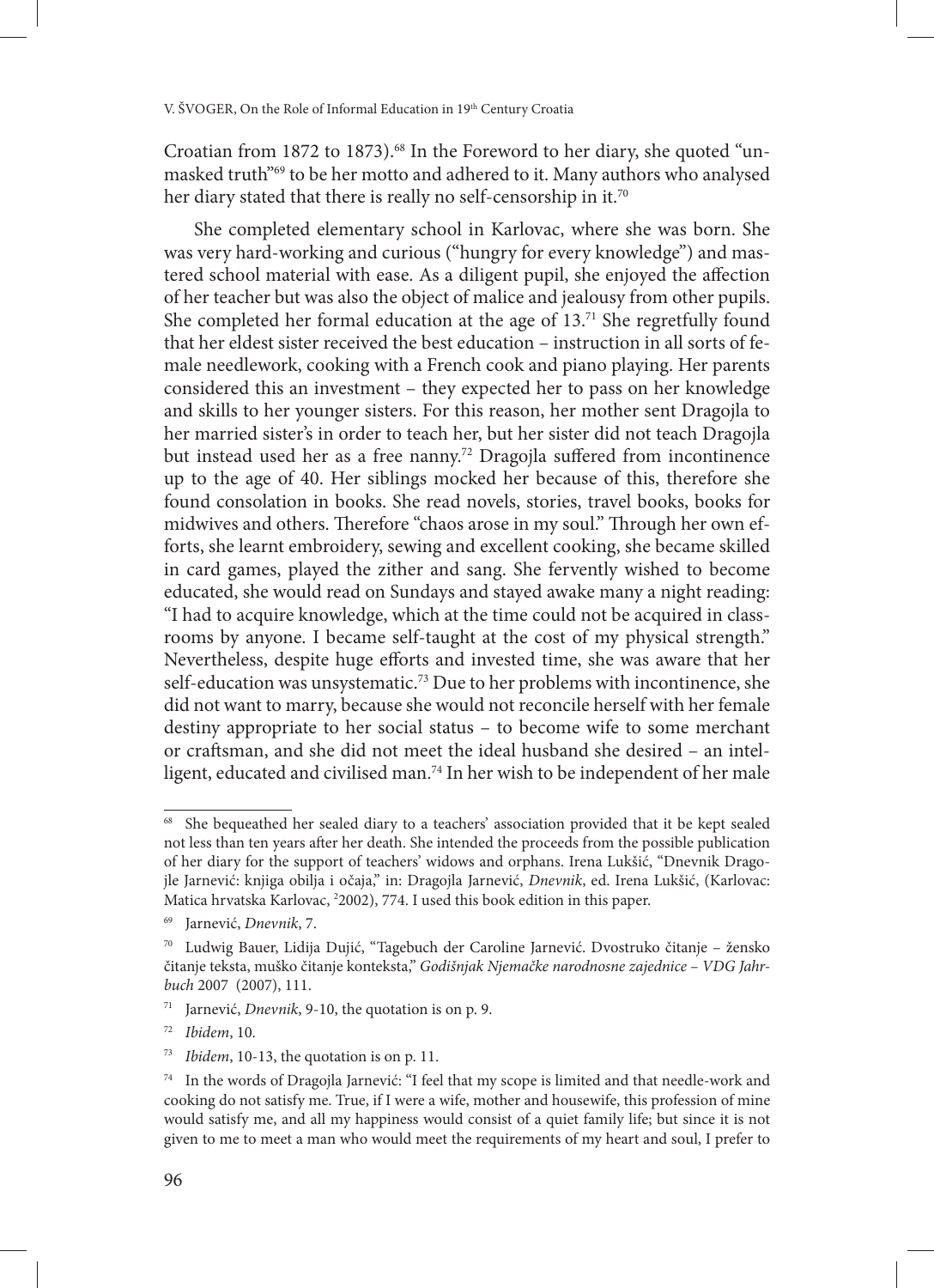relatives, she decided to become a nanny. Since she was skilled in all female jobs, spoke Italian and German, played the zither and sang, she went to Graz to learn the trade of a milliner. Subsequently, she worked as a governess in wealthy families in Graz, Trieste and Venice. Later, she worked as a teacher in a higher school for girls in Karlovac, then as a private tutor in Pribić, near Karlovac. She became active in Croatian literature in the 1840s, at the time of the Croatian National Revival (Illyrian Movement). She wrote poems, stories, novels and dramas (which were never staged). In her teaching profession and literary production, she discovered an alternative form for realising her female identity, constantly developing herself spiritually and intellectually. She accomplished her female mission.75

# **4. Conclusion**

All Croatian intellectuals whose autobiographies and diary entries have been analysed in this paper (except Ivana Brlić-Mažuranić who did not write on this topic) were critical of 19<sup>th</sup> century Croatian schools. Although all of them also acquired some formal education at public schools, self-education was undoubtedly more important for their intellectual and spiritual formation, and they all were aware of that. In retrospect, they critically assessed their extensive knowledge acquired through self-education as unsystematic. As a direct consequence of this knowledge, the men (except Stojanović, probably because of his modest social origin) emphasised the development of excessive self-confidence and re-examination, disrespect for authority. Both the men and women emphasised that their self-initiated engagement on the expansion of their own knowledge encouraged the development of free spirit and critical attitude towards what they read. This realisation, in the case of the two female writers, made them aware of the stereotype linked to their social status, while on the other hand it enabled them to venture beyond this framework, realise their own creativity and develop their personal, more complex identity. Unlike them, their male colleagues did not use acquired knowledge to re-examine their own male identity, but considered it self-explanatory and desirable, in line with the then gender division of social roles. In any case, the knowledge acquired through self-education helped all of them to realise their own creativity, wishes and plans, especially professionally.

wander around the world single rather than groan in slave-like fetters of married life, in which I were not placed by love and good will but rather by force." *Ibidem*, 114.

 $75$  Many women who pursued some profession in the 19<sup>th</sup> century felt a strong, almost religious feeling of a special vocation, fulfilment of a mission. Jane Martin, Joyce Goodman, *Women and Education, 1800-1980* (Basingstoke – New York; Palgrave and Macmillian, 2013), 17.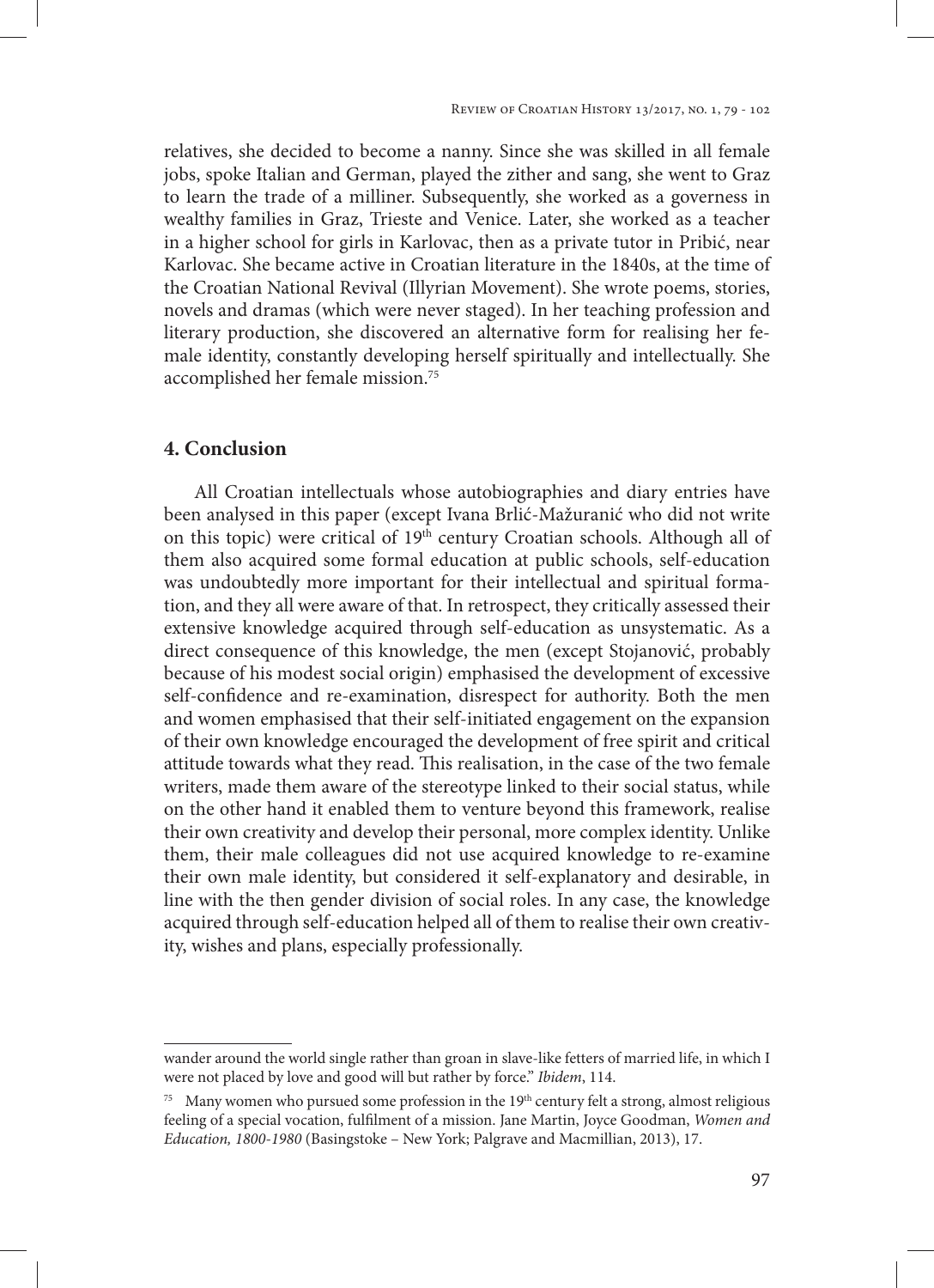# **Zusammenfassung**

## **Zur Rolle der informellen Bildung in Kroatien im 19. Jahrhundert**

Die informellen Formen der Bildung waren in Kroatien im 19. Jahrhundert sehr wichtig wegen der unzureichenden Qualität des formalen Bildungssystems, das durch viele Mängel charakterisiert wurde. Diese Mängel waren: ein schlecht entwickeltes Netz von Schulen; eine kleine Zahl von Schulen, was besonders die Mädchenschulen betrifft; schlecht ausgebildete und bezahlte Lehrer; zu große Klassen; unregelmäßiger Schulbesuch; vor der Gründung der Universität Zagreb im Jahre 1874 war eine höhere Ausbildung in Kroatien nicht möglich, außer in Rechtwissenschaften und Theologie; und andere Probleme. Die Rolle der informellen Bildung in Kroatien im 19. Jahrhundert wird anhand Erfahrungen einiger herausragenden kroatischen Intellektuellen illustriert. Aufgrund autobiographischer Quellen – Autobiographien und Tagebücher – wird gezeigt, welche Rolle die Selbstausbildung, Unterricht mit Privatlehrern und Gouvernanten in der Bildung und intellektuellen Formierung des hervorragenden Lehrers und Pädagogen Mijat Stojanović, des Publizisten Imbro Ignjatijević Tkalac, des Politikers und Publizisten Andrija Torkvat Brlić, des Schriftstellers Ksaver Šandor Gjalski und kroatischer Schriftstellerinnen Dragojla Jarnević und Ivana Brlić Mažuranić spielte. In ihren Autobiografien und Tagebüchern schätzten sie positive und negative Aspekte ihrer eigenen formellen und informellen Ausbildung kritisch ein.

**Schlagwörter:** informelle Formen der Bildung; Selbstausbildung; Unterricht mit Privatlehrer und Gouvernanten; Kroatien; 19. Jahrhundert

## **Bibliography**

### Archives

The National and University Library, Zagreb, Manuscripts and Old Books Collection – Diary of Andrija Torkvat Brlić (1840-1857), R 4023.

# Published sources and literature

Artuković, Mato. "Dnevnički i memoarski zapisi Ivane Brlić-Mažuranić". In: Brlić-Mažuranić, Ivana. *Moji zapisci*. *Dnevnici, memoari, molitve, putni i drugi zapisi.* 441-475. (Slavonski Brod: Ogranak Matice hrvatske Slavonski Brod, 2016)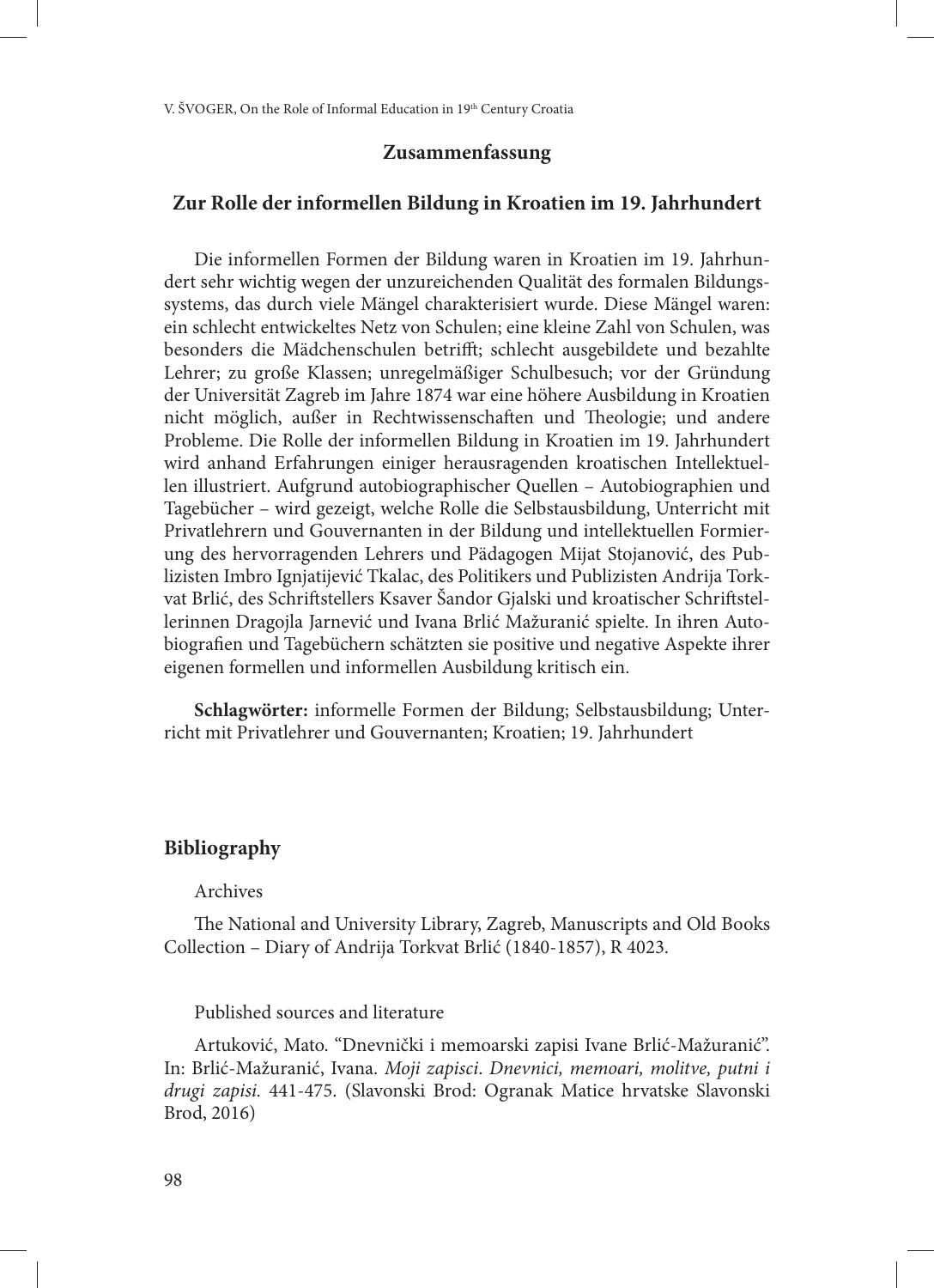Artuković, Mato; Švoger Vlasta and Orban Kljajić, Mica, ed. *Korespondencija Andrije Torkvata i Ignjata Brlića, Knjiga prva: pisma 1846.-1856.* (Slavonski Brod: Hrvatski institut za povijest – Podružnica za povijest Slavonije, Srijema i Baranje, 2015)

Bauer, Ludwig; Dujić, Lidija. "Tagebuch der Caroline Jarnević. Dvostruko čitanje – žensko čitanje teksta, muško čitanje konteksta". *Godišnjak Njemačke narodnosne zajednice – VDG Jahrbuch* 2007 (2007): 107-117

B-ć. [Bogdanović, David], "Ban Jelačić u Osijeku 1849.," *Obzor* (Zagreb), no. 36, 14. Ferbuary 1905, 1

Bogdanović, David. "Iz burne prošlosti Hrvatske. (Godine 1848. i 1849.) Izvadci iz zapisaka Andrije Torkvata Brlića", *Obzor* (Zagreb), no. 80, 22. March 1914, 3-4; no. 87, 29. March 1914, 3, 4

Brešić, Vinko, ed. *Autobiografije hrvatskih pisaca.* (Zagreb: AGM, 1997)

Brešić, Vinko. Čitanje časopisa*. Uvod u studij hrvatske književne periodike 19. stoljeća.* (Zagreb: Matica hrvatska, 2005)

Brlić, Ignjat Alojzije. *Pisma sinu Andriji Torkvatu 1836-1855*, book I-II. (Zagreb: Hrvatski izdavalački bibliografski zavod, 1942-1943)

Brlić-Mažuranić, Ivana. "Autobiografija". In: Vinko Brešić, ed., *Autobiografije hrvatskih pisaca,* 521-528. (Zagreb: AGM, 1997)

Brlić-Mažuranić, Ivana. *Moji zapisci. Dnevnici, memoari, molitve, putni i drugi zapisi.* (Slavonski Brod: Ogranak Matice hrvatske Slavonski Brod, 2016)

Brlić-Mažuranić, Ivana. *Ulomci dnevnika Andrije Torquata Brlića. Prvi ulomak: A. T. Brlić u slovačkom ustanku i Banovu taboru. (Dnevnik od 17. rujna do 1. prosinca 1848.).* In: *Iz Arhiva obitelji Brlić u Brodu na Savi*, book II. (Zagreb, 1935), reprinted from the *Obzor* magazine.

Brlić-Mažuranić, Ivana. *Ulomci dnevnika Andrije Torquata Brlića. Drugi ulomak: A. T. Brlić kao Banov emisar u Parizu (Dnevnik od 1. prosinca 1848. do 5. svibnja 1849.).* In: *Iz Arhiva obitelji Brlić u Brodu na Savi*, book III. (Zagreb, 1935), reprinted from the *Obzor* magazine.

Cox, James M. "Autobiography and America". *Virginia Quarterly Review* 47 (1971)

Cuesta, Marta. "How To Interpret Autobiographies". Accessed on 31 January 2016. www.razonypalabra.org.mx

Cuvaj, Antun, ed. *Građa za povijest* školstva *kraljevinâ Hrvatske i Slavonije od najstarijih vremena do danas*, I. (Zagreb: Kr. hrv.-slav.-dalm. zem. vlada, 1910)

Cuvaj, Antun, ed. *Građa za povijest* školstva *kraljevinâ Hrvatske i Slavonije od najstarijih vremena do danas*, III. (Zagreb: Kr. hrv.-slav.-dalm. zem. vlada, 1910)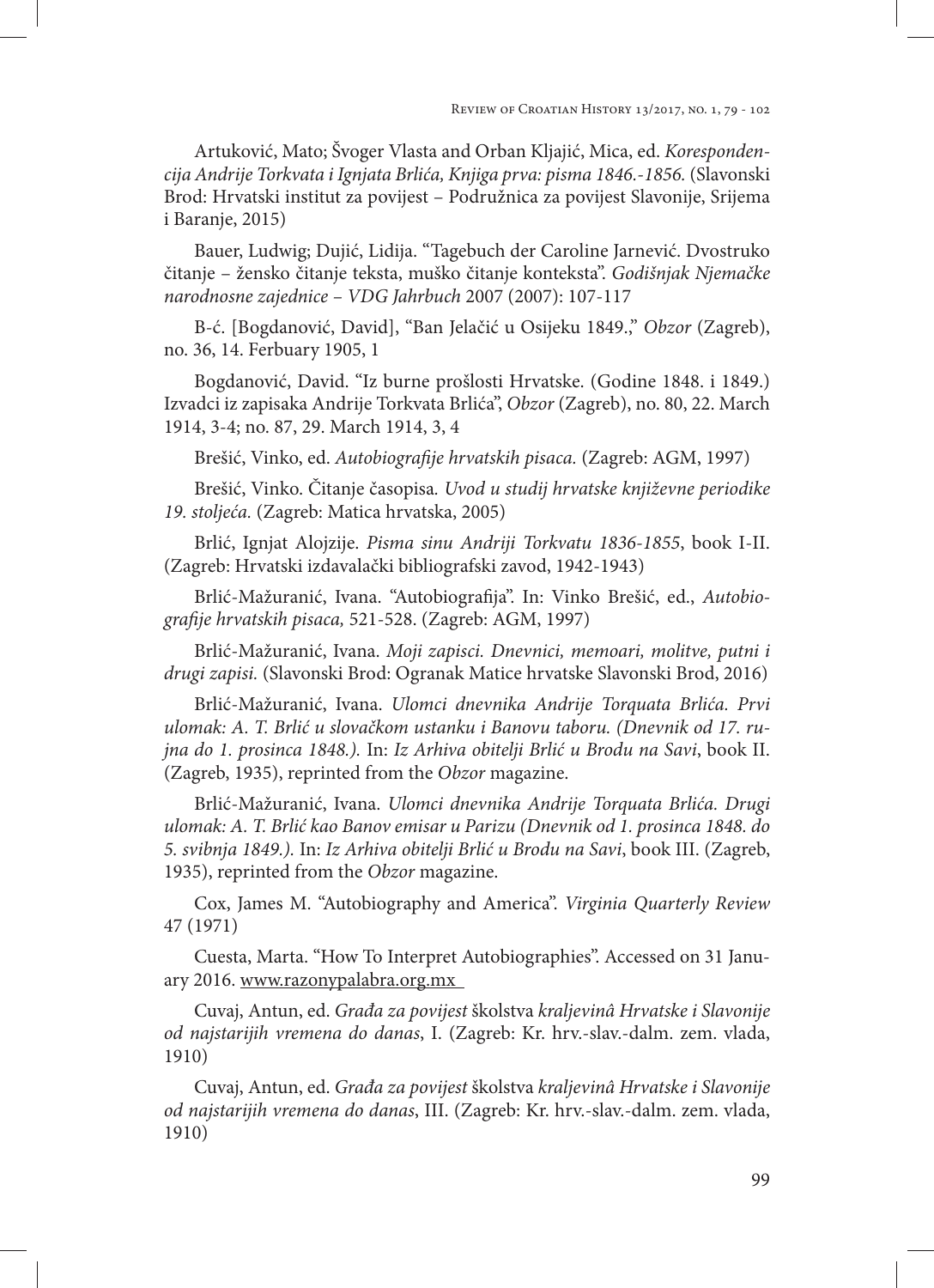Cuvaj, Antun, ed., *Građa za povijest* školstva *kraljevinâ Hrvatske i Slavonije od najstarijih vremena do danas*, IV. (Zagreb: Kr. hrv.-slav.-dalm. zem. vlada, 1910)

Cuvaj, Antun, ed., *Građa za povijest* školstva *kraljevinâ Hrvatske i Slavonije od najstarijih vremena do danas,* V. (Zagreb: Kr. hrv.-slav.-dalm. zem. vlada, 1910)

Cuvaj, Antun, ed., *Građa za povijest* školstva *kraljevinâ Hrvatske i Slavonije od najstarijih vremena do danas,* VI. (Zagreb: Kr. hrv.-slav.-dalm. zem. vlada, 1911)

"Diary". Accessed on 20 June 2016. www.britannica.com/art/diary-literature

Dr. B. [Bučar Franjo], "Iz spomenara A. T. B. 1847-1855", *Obzor* (Zagreb), no. 253, 31. October 1936, 1

Frye, Northrop. *Anatomy of Criticism.* (Princeton: Princeton University Press, 1957)

Gjalski, Ksaver Šandor. "Rukovet autobiografskih zapisaka". In: *Autobiografije hrvatskih pisaca,* Vinko Brešić ed. by, 217-251. (Zagreb: AGM, 1997)

Gross, Mirjana. *Počeci moderne Hrvatske. Neoapsolutizam u Civilnoj Hrvatskoj i Slavoniji 1850-1860. godine.* (Zagreb: Globus – Centar za povijesne znanosti Sveučilišta u Zagrebu, Odjel za hrvatsku povijest, 1985)

Hameršak, Filip. *Tamna strana Marsa. Hrvatska autobiografija i Prvi svjetski rat.* (Zagreb: Naklada Ljevak, 2013)

Horbec, Ivana; Švoger, Vlasta. "Školstvo kao politicum: Opći školski red iz 1774.". *Anali za povijest odgoja* 9 (2010), 5-47

Horbec, Ivana; Švoger, Vlasta. "Početak modernoga srednjeg školstva u Habsburškoj Monarhiji: Nastavni plan za gimnazije (1849),". *Anali za povijest odgoja* 10 (2011) 7-15 Švoger, Vlasta, transl. "Nacrt ustroja gimnazija i realnih škola u Austriji. Beč: Ministarstvo bogoštovlja i nastave, Tiskano u carsko-kraljevskoj Dvorskoj i državnoj tiskari, 1849.". *Anali za povijest odgoja* 10 (2011) 119-182

Huges, Kathryn. *The Victorian Governess*. (London and New York: Hambledon and London, 1993)

Jarnević, Dragojla. *Dnevnik*, ed. Irena Lukšić. (Karlovac: Matica hrvatska Karlovac, 2002)

Lejeune, Philippe. "The Autobiographical Pact". Accessed on 31 January 2016 http://edocs.uis.edu

Lukšić, Irena "Dnevnik Dragojle Jarnević: knjiga obilja i očaja". In: Jarnević, Dragojla. *Dnevnik*, ed. Irena Lukšić, (Karlovac: Matica hrvatska Karlovac, 2002), 771-779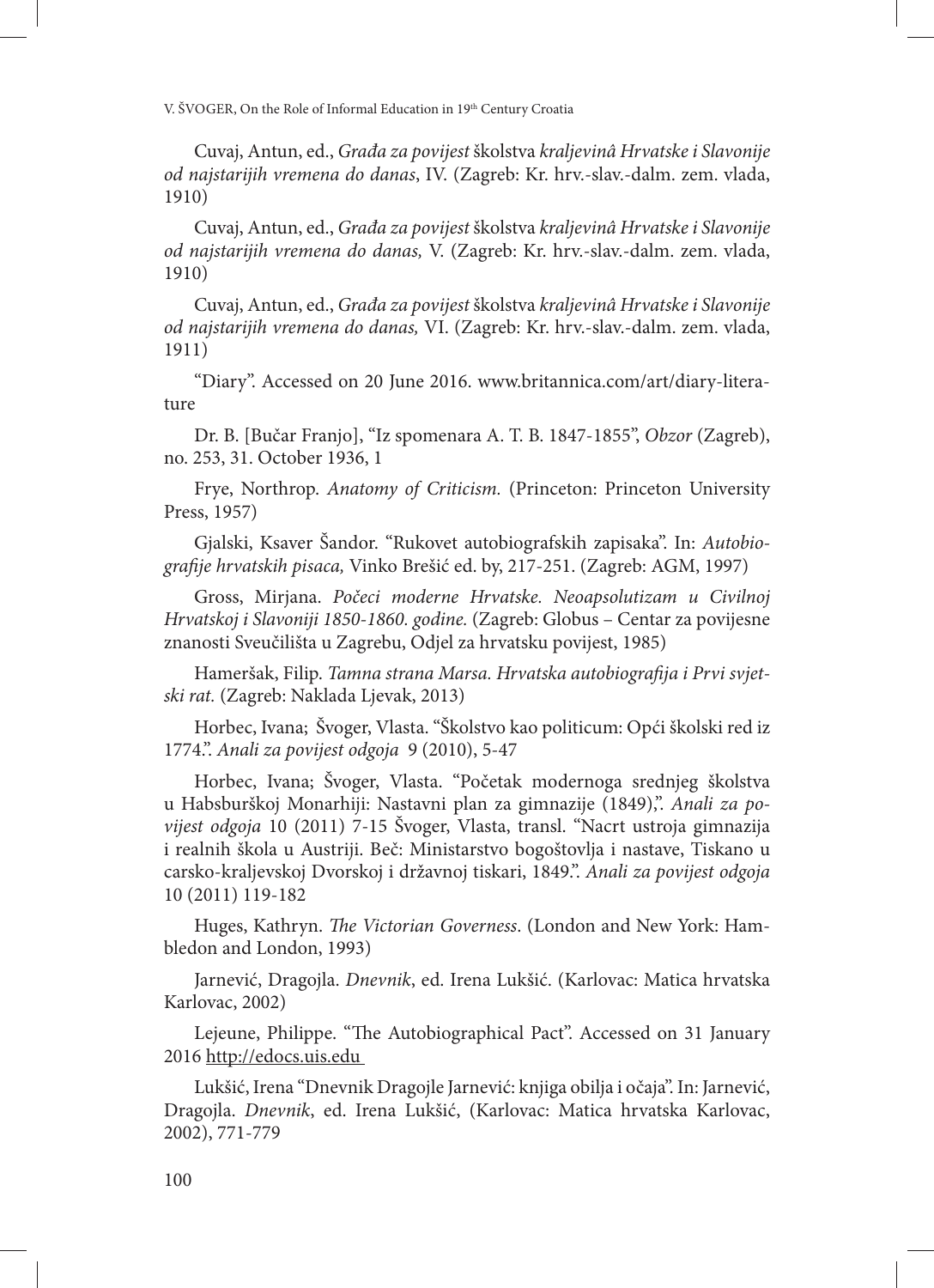Maixner, Rudolf. *Andrija Torkvat Brlić emisar bana Jelačića u Francuskoj*. In: *Iz Arhiva obitelji Brlić*, book IV. (Zagreb: 1939)

Martin, Jane; Goodman, Joyce. *Women and Education, 1800-1980*. (Basingstoke – New York; Palgrave and Macmillian, 2013)

"Na obranu pučkog učiteljstva," *Napredak* (Zagreb) no. 12, 20 April 1876, 178

Renza, Louis A. "The Veto of the Imagination: A Theory of Autobiography". Accessed on 31 January 2016. sites.dartmouth.edu/larenza/files/2012/08/ Renza-1977-The-Veto-of-the-Imagination-A-Theory-of-Autobiography.pdf

Šidak, Jaroslav, ed. *Spomenica u povodu proslave 300-godišnjice Sveučilišta u Zagrebu*, I. (Zagreb: Sveučilište u Zagrebu, 1969)

Šidak, Jaroslav. "Jedno stoljeće u razvoju školstva u hrvatskim zemljama (1773-1874)," *Zbornik za historiju* školstva *i prosvjete* 9 (1975) 37-48

Smith, Sidonie; Watson, Julia. *Reading Autobiography. A Guide for Interpreting Life Narratives.* (Minneapolis: University of Minnesota Press, 2001)

Stojanović, Mijat. *Sgode i nesgode moga* života, ed. by Dinko Župan, Stanko Andrić and Damir Matanović. (Slavonski Brod: Hrvatski institut za povijest – Podružnica za povijest Slavonije, Srijema i Baranje and Hrvatski školski muzej, 2015)

Stowe, Steven. "Making Sense of Letters and Diaries". Accessed on 20 June 2016. http://historymatters.gmu.edu.

Švoger, Vlasta. *Zagrebačko liberalno novinstvo 1848.-1852. i stvaranje moderne Hrvatske.* (Zagreb: Hrvatski institut za povijest, 2007)

Švoger, Vlasta. *Ideali, strast i politika.* Život *i djelo Andrije Torkvata Brlića.* (Zagreb: Hrvatski institut za povijest – Podružnica za povijest Slavonije, Srijema i Baranje, 2012)

Švoger, Vlasta. "O temeljima modernoga školstva u Habsburškoj Monarhiji i Hrvatskoj," *Povijesni prilozi* 30 (2012) no. 42: 309-328

Švoger, Vlasta. "Mađari i mađarska politika u političkom djelovanju Andrije Torkvata Brlića". Časopis *za suvremenu povijest* 46 (2014), no. 2: 363-382

Švoger, Vlasta; Horbec, Ivana. "Nacrt temeljnih načela javne nastave u Austriji (1848.) – osnova modernizacije školstva u Habsburškoj Monarhiji,". *Anali za povijest odgoja* 12 (2013) 7-39

Tkalac, Imbro. *Uspomene iz Hrvatske(1749-1823. 1824-1843.).* (Zagreb: Matica hrvatska, 1945)

Tkalac, Krunoslav. Školstvo *Slavonije u 18. i 19. stoljeću.* (Županja: selfpublished, 1973)